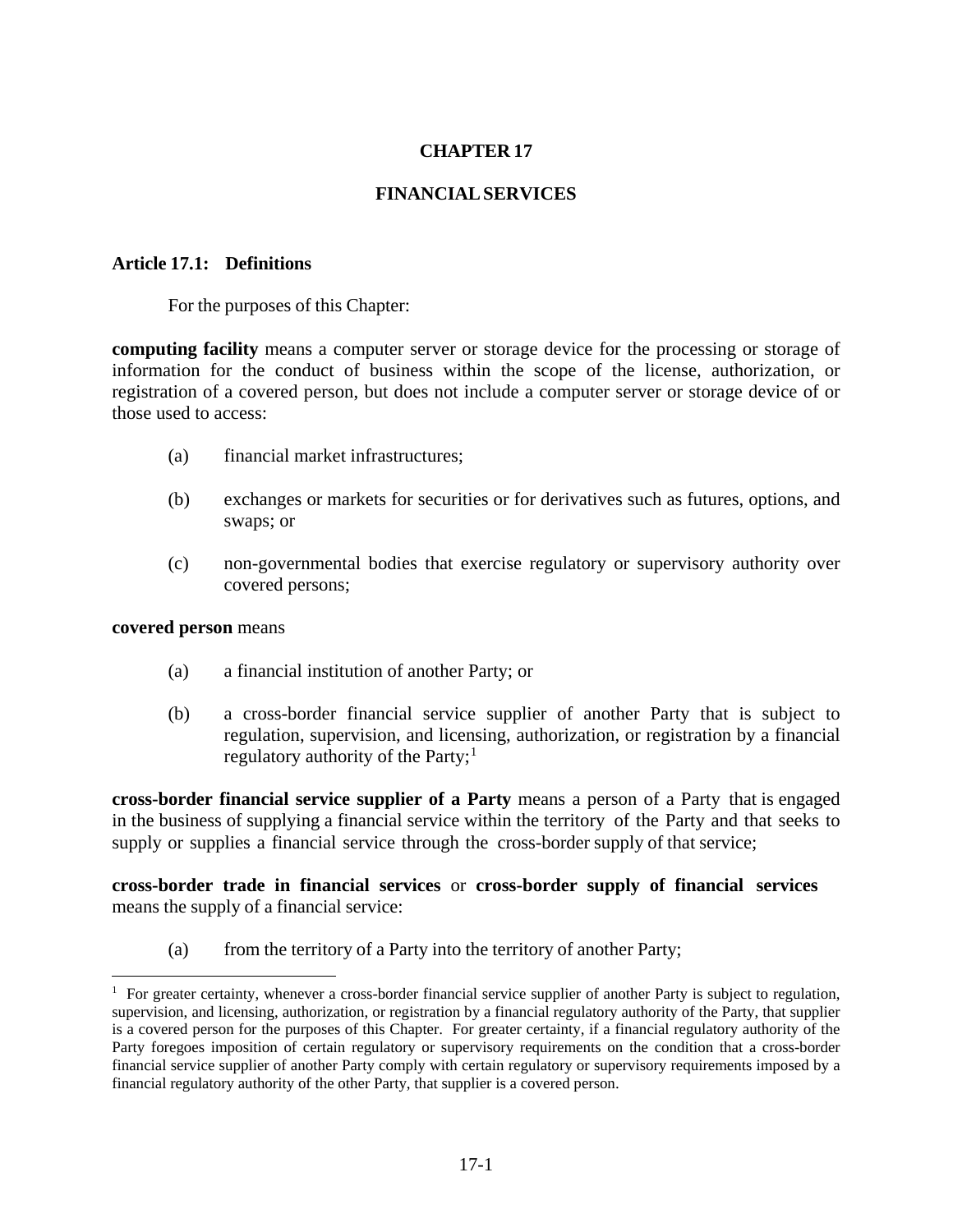- (b) in the territory of a Party by a person of that Party to a person of another Party; or
- (c) by a national of a Party in the territory of another Party,

but does not include the supply of a financial service in the territory of a Party by a covered investment;

**financial institution** means a financial intermediary or other enterprise that is authorized to do business and is regulated or supervised as a financial institution under the law of the Party in whose territory it is located;

**financial institution of another Party** means a financial institution, including a branch, located in the territory of a Party that is controlled by a person of another Party;

**financial market infrastructure** means a multi-participant system in which a covered person participates with other financial service suppliers, including the operator of the system, used for the purposes of clearing, settling, or recording payments, securities, derivatives, or other financial transactions;

**financial service** means a service of a financial nature. Financial services include all insurance and insurance-related services, and all banking and other financial services (excluding insurance), as well as services incidental or auxiliary to a service of a financial nature. Financial services include the following activities:

## *Insurance and insurance-related services*

- (a) direct insurance (including co-insurance):
	- (i) life,
	- (ii) non-life;
- (b) reinsurance and retrocession;
- (c) insurance intermediation, such as brokerage and agency; and
- (d) services auxiliary to insurance, such as consultancy, actuarial, risk assessment, and claim settlement services;

*Banking and other financial services (excluding insurance)*

(e) acceptance of deposits and other repayable funds from the public;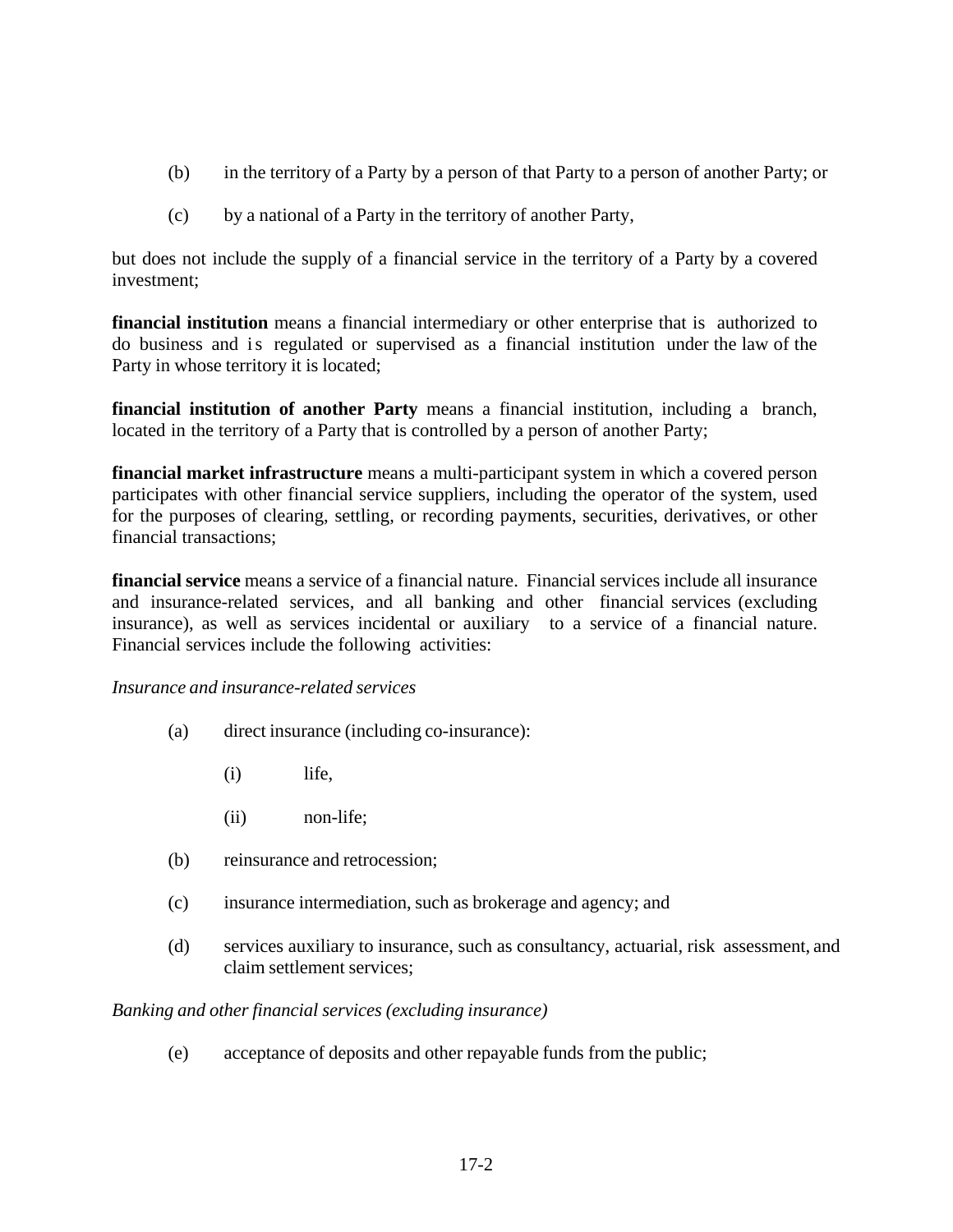- (f) lending of all types, including consumer credit, mortgage credit, factoring, and financing of commercial transactions;
- (g) financial leasing;
- (h) all payment and money transmission services, including credit, charge and debit cards, travelers checks, and bankers drafts;
- (i) guarantees and commitments;
- (j) trading for own account or for account of customers, whether on an exchange, in an over-the-counter market or otherwise, the following:
	- (i) money market instruments (including checks, bills, certificates of deposits),
	- (ii) foreign exchange,
	- (iii) derivative products, including futures and options,
	- (iv) exchange rate and interest rate instruments, including products such as swaps and forward rate agreements,
	- (v) transferable securities, and
	- (vi) other negotiable instruments and financial assets, including bullion;
- (k) participation in issues of all kinds of securities, including underwriting and placement as agent (whether publicly or privately) and supply of services related to these issues;
- (l) money broking;
- (m) asset management, such as cash or portfolio management, all forms of collective investment management, pension fund management, custodial, depository, and trust services;
- (n) settlement and clearing services for financial assets, including securities, derivative products, and other negotiable instruments;
- (o) provision and transfer of financial information, and financial data processing and related software by suppliers of other financial services; and
- (p) advisory, intermediation and other auxiliary financial services on all the activities listed in subparagraphs (e) through (o), including credit reference and analysis,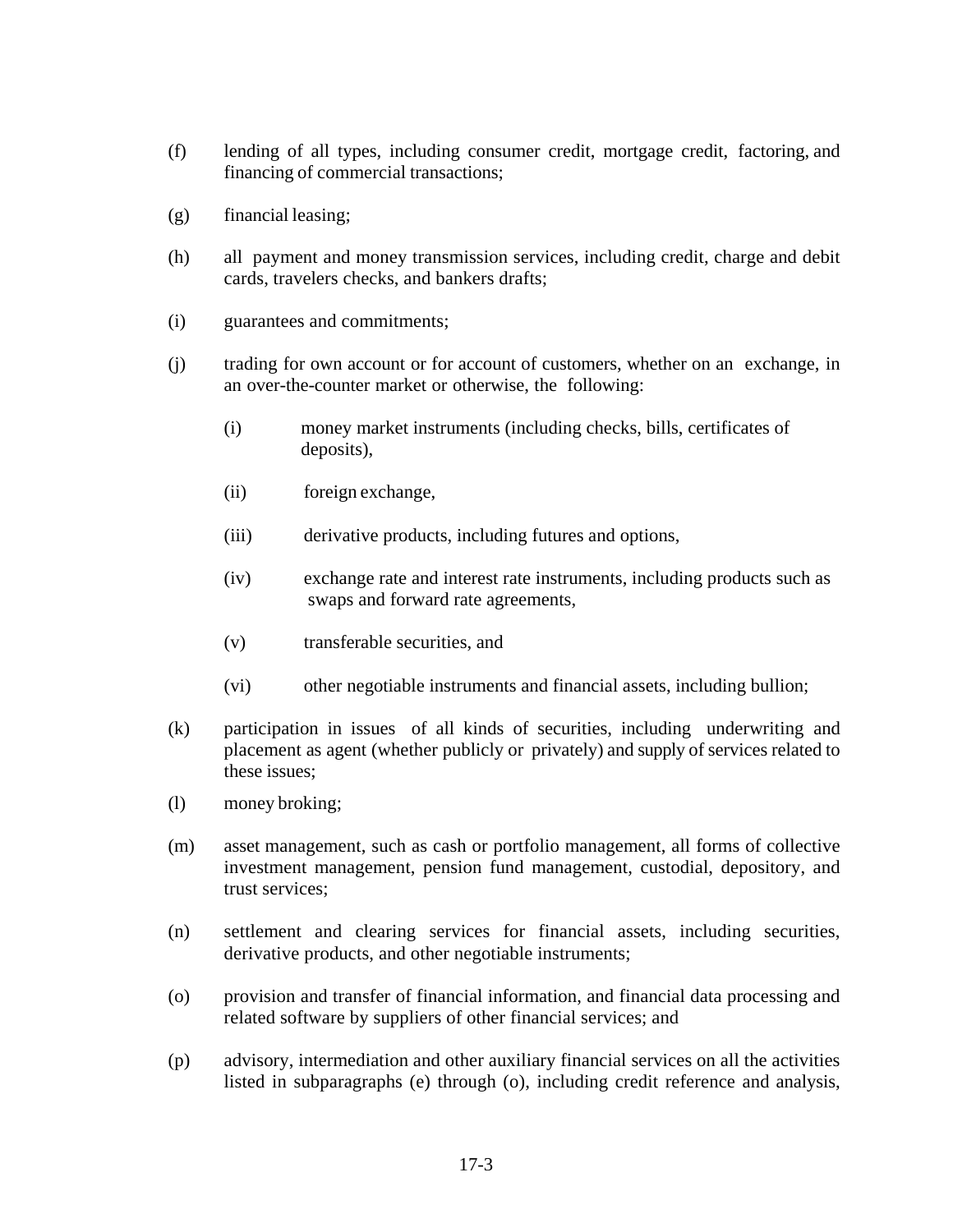investment and portfolio research and advice, advice on acquisitions, and on corporate restructuring and strategy;

**financial service supplier of a Party** means a person of a Party that is engaged in the business of supplying a financial service within the territory of that Party;

**investment** means "investment" as defined in Article 14.1 (Definitions), except that with respect to "loans" and "debt instruments" referred to in that Article:

- (a) a loan to or debt instrument issued by a financial institution is an investment only if it is treated as regulatory capital by the Party in whose territory the financial institution is located; and
- (b) a loan granted by or debt instrument owned by a financial institution, other than a loan to or debt instrument issued by a financial institution referred to in subparagraph (a), is not an investment;

for greater certainty, a loan granted, or debt instrument owned, by a cross-border financial service supplier, other than a loan to or debt instrument issued by a financial institution, is an investment for the purposes of Chapter 14 (Investment), if that loan or debt instrument meets the criteria for investments set out in Article 14.1 (Definitions);

**investor of a Party** means a Party, or a person of a Party, that attempts to make, $^2$  $^2$  is making, or has made an investment in the territory of another Party;

**new financial service** means a financial service not supplied in the Party's territory that is supplied within the territory of another Party, and includes any new form of delivery of a financial service or the sale of a financial product that is not sold in the Party's territory;

**person of a Party** means "person of a Party" as defined in Article 1.4 (General Definitions) and, for greater certainty, does not include a branch of an enterprise of a non-Party;

**public entity** means a central bank or monetary authority of a Party, or a financial institution that is owned or controlled by a Party; and

**self-regulatory organization** means a non-governmental body, including a securities or futures exchange or market, clearing agency, or other organization or association, that exercises regulatory or supervisory authority over financial service suppliers or financial institutions by statute or delegation from a central or regional government.

 $\overline{a}$ 

<span id="page-3-0"></span><sup>&</sup>lt;sup>2</sup> For greater certainty, the Parties understand that an investor "attempts to make" an investment when that investor has taken concrete action or actions to make an investment, such as channeling resources or capital in order to set up a business, or applying for permits or licenses.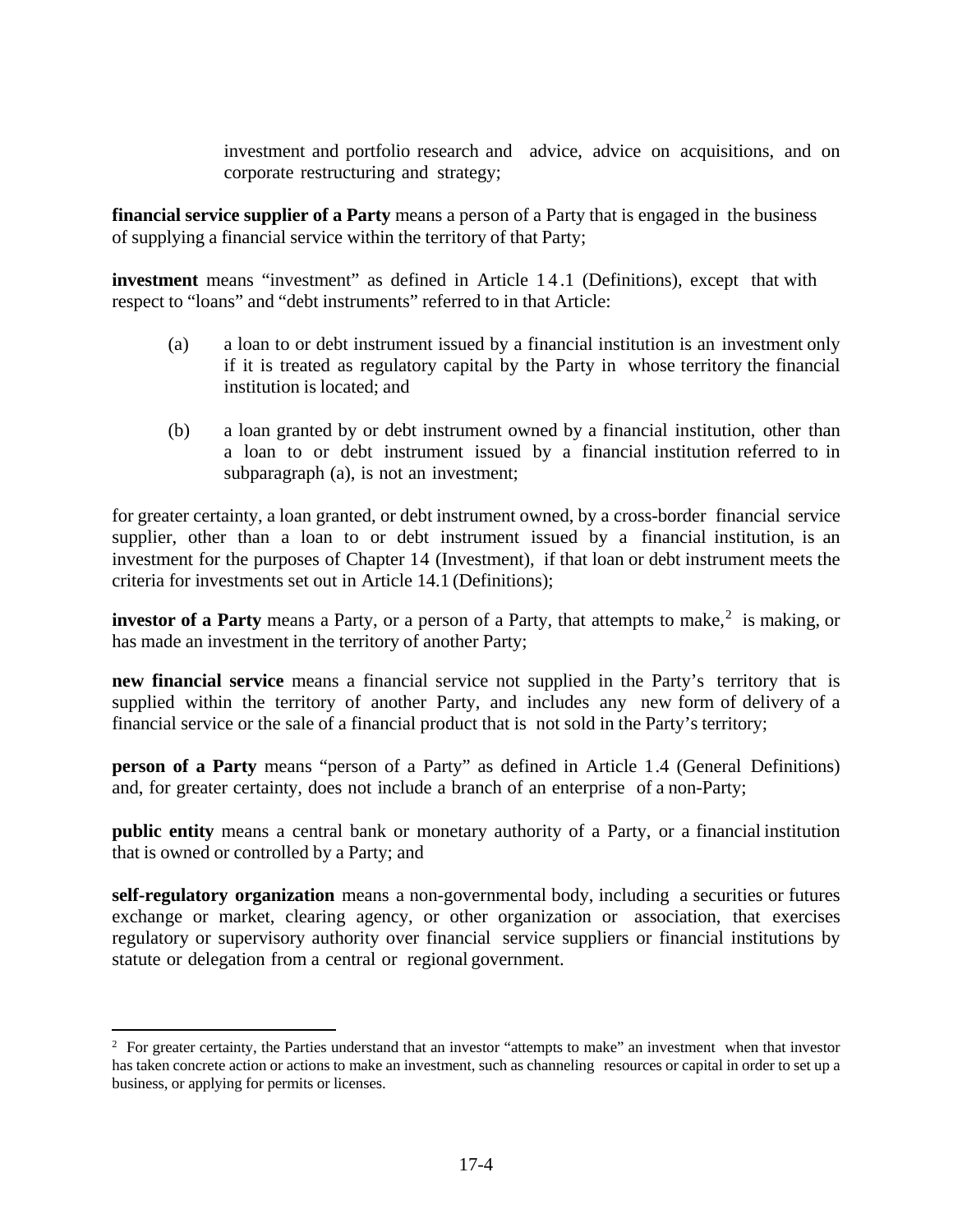# **Article 17.2: Scope**

1. This Chapter applies to a measure adopted or maintained by a Party relating to:

- (a) a financial institution of another Party;
- (b) an investor of another Party, and an investment of that investor, in a financial institution in the Party's territory; and
- (c) cross-border trade in financial services.

2. Chapter 14 (Investment) and Chapter 15 (Cross-Border Trade in Services) apply to a measure described in paragraph 1 only to the extent that those Chapters are incorporated into this Chapter.

- (a) Article 14.6 (Minimum Standard of Treatment), Article 14.7 (Treatment in Case of Armed Conflict or Civil Strife), Article 14.8 (Expropriation and Compensation), Article 14.9 (Transfers), Article 14.13 (Special Formalities and Information Requirements), Article 14.14 (Denial of Benefits), Article 14.16 (Investment and Environmental, Health, Safety, and other Regulatory Objectives), and Article 15.11 (Denial of Benefits) are incorporated into and made a part of this Chapter.
- (b) Article 15.12 (Payments and Transfers) is incorporated into and made a part of this Chapter to the extent that cross-border trade in financial services is subject to obligations pursuant to Article 17.3.3 (National Treatment), Article 17.5.1(b) and (c) (Market Access), and Article 17.6 (Cross-Border Trade Standstill).
- 3. This Chapter does not apply to a measure adopted or maintained by a Party relating to:
	- (a) an activity or a service forming part of a public retirement plan or statutory system of social security; or
	- (b) an activity or a service conducted for the account or with the guarantee or using the financial resources of the Party, including its public entities,

except that this Chapter applies to the extent that a Party allows an activity or service referred to in subparagraph (a) or (b) to be conducted by its financial institutions in competition with a public entity or a financial institution.

4. This Chapter does not apply to government procurement of financial services.

5. This Chapter does not apply to a subsidy or a grant provided by a Party, including a government supported loan, guarantee, and insurance, with respect to the cross-border supply of financial services by a cross-border supplier of another Party.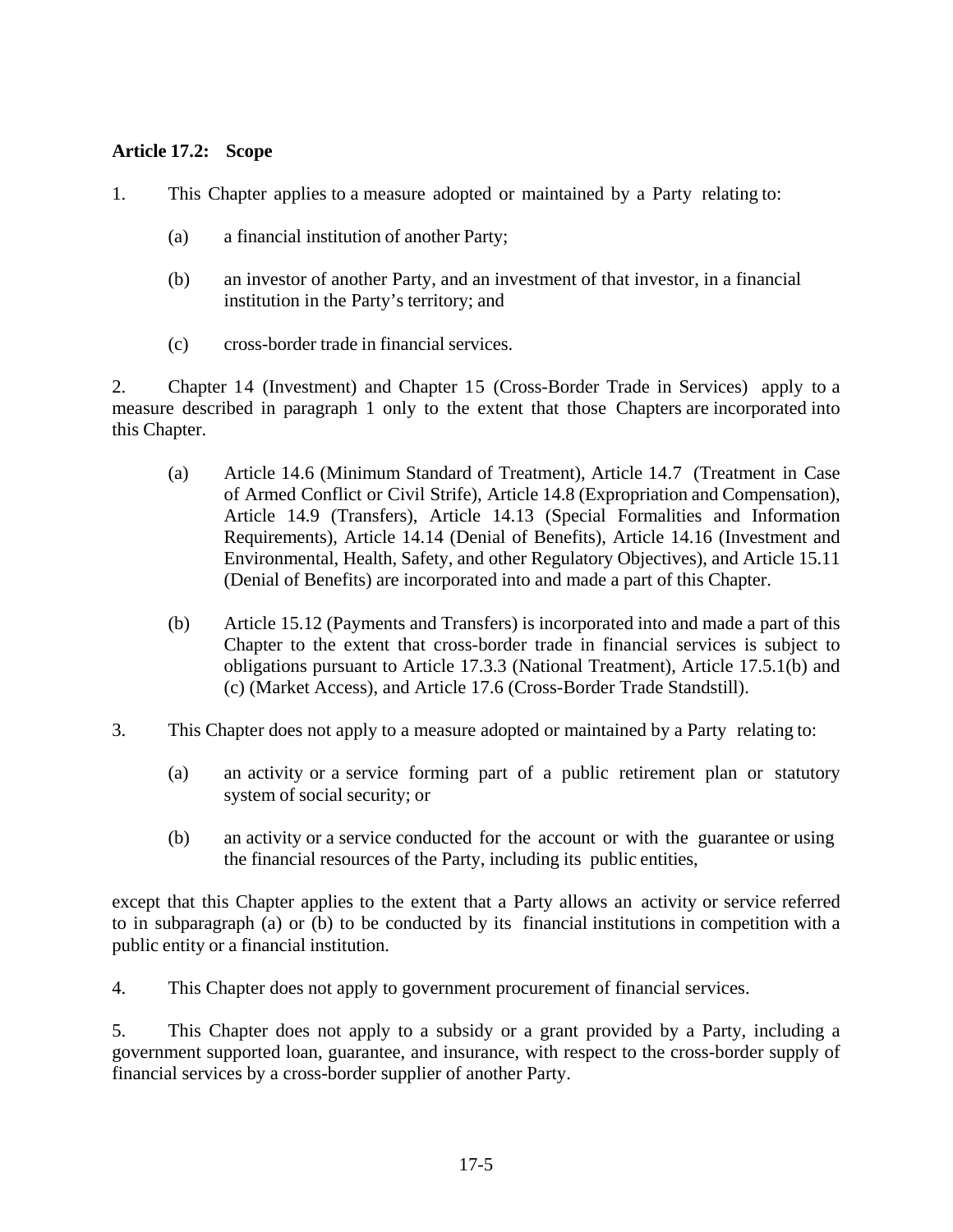# **Article 17.3: National Treatment**

1. Each Party shall accord to investors of another Party treatment no less favorable than that it accords to its own investors, in like circumstances, with respect to the establishment, acquisition, expansion, management, conduct, operation, and sale or other disposition of financial institutions, and investments in financial institutions in its territory.

2. Each Party shall accord to financial institutions of another Party, and to investments of investors of another Party in financial institutions, treatment no less favorable than that it accords to its own financial institutions, and to investments of its own investors in financial institutions, in like circumstances, with respect to the establishment, acquisition, expansion, management, conduct, operation, and sale or other disposition of financial institutions and investments.

3. Each Party shall accord to:

- (a) financial services or cross-border financial service suppliers of another Party seeking to supply or supplying the financial services as specified by the Party in Annex 17-A (Cross-Border Trade); and
- (b) financial services or cross-border financial service suppliers of another Party seeking to supply or supplying financial services subject to paragraph 4,

treatment no less favorable than that it accords to its own financial services and financial service suppliers, in like circumstances.

4. Subparagraph 3(b) does not require a Party to permit a cross-border financial service supplier of another Party to do business or solicit in the Party's territory. A Party may define "doing business" and "solicitation" in its law for the purposes of this paragraph.

5. The treatment to be accorded by a Party under paragraphs 1, 2, and 3 means, with respect to a government other than at the central level, treatment no less favorable than the most favorable treatment accorded, in like circumstances, by that government to financial institutions of the Party, investors of the Party, and investments of those investors, in financial institutions; or financial services or financial service suppliers, of the Party.

6. For greater certainty, whether treatment is accorded in "like circumstances" under this Article depends on the totality of the circumstances, including whether the relevant treatment distinguishes between investors in financial institutions, investments in financial institutions, financial institutions, or financial services or financial service suppliers on the basis of legitimate public welfare objectives.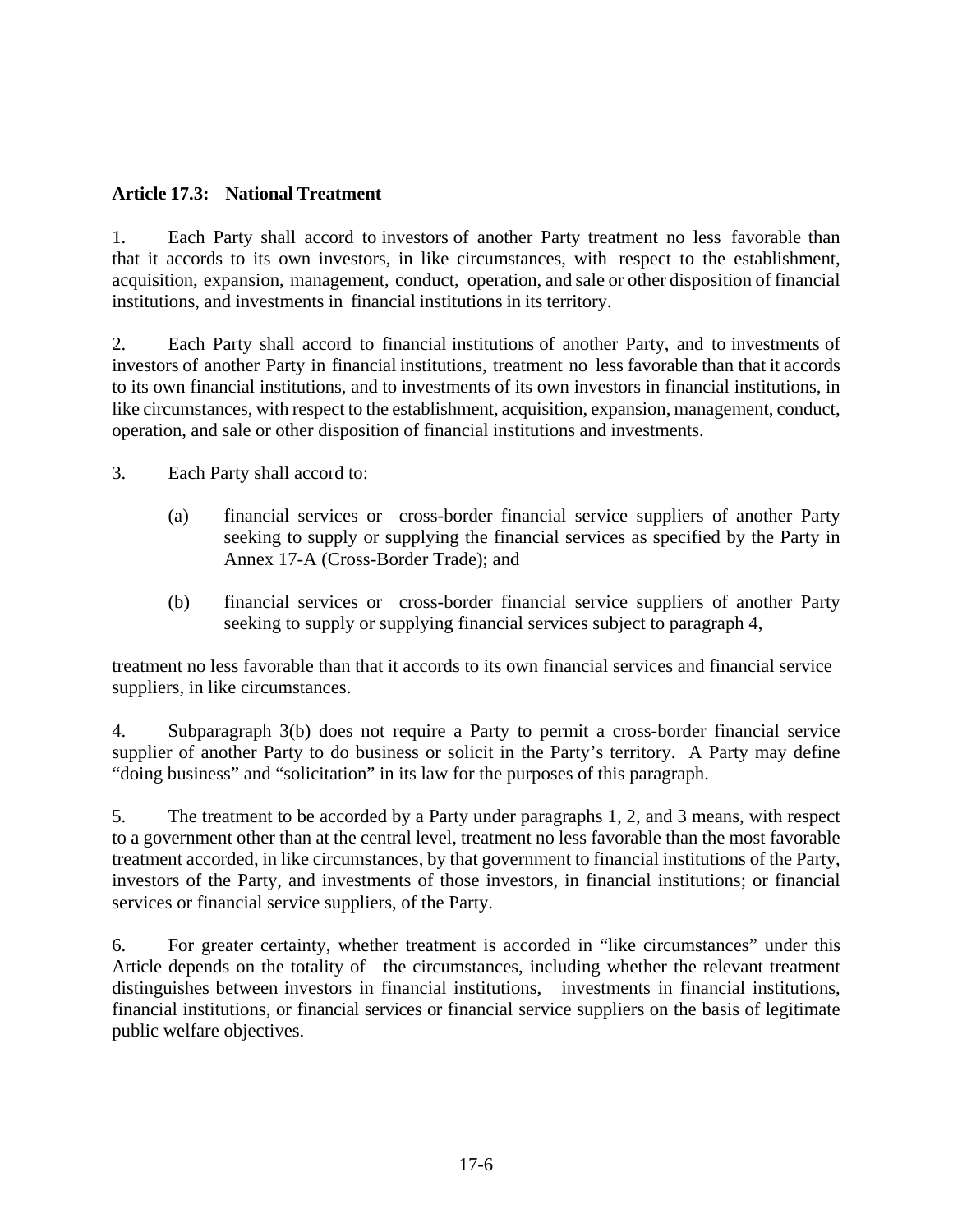# **Article 17.4: Most-Favored-Nation Treatment**

1. Each Party shall accord to:

- (a) investors of another Party, treatment no less favorable than that it accords to investors of any other Party or of a non-Party, in like circumstances;
- (b) financial institutions of another Party, treatment no less favorable than that it accords to financial institutions of any other Party or of a non-Party, in like circumstances;
- (c) investments of investors of another Party in a financial institution, treatment no less favorable than that it accords to investments of investors of any other Party or of a non-Party in financial institutions, in like circumstances; and
- (d) financial services or cross-border financial service suppliers of another Party, treatment no less favorable than that it accords to financial services and crossborder financial service suppliers of any other Party or of a non-Party, in like circumstances.

2. The treatment to be accorded by a Party under paragraph 1 means, with respect to a government other than at the central level, treatment no less favorable than the most favorable treatment accorded, in like circumstances, by that government to financial institutions of another Party or a non-Party; investors of another Party or a non-Party, and investments of those investors, in financial institutions; or financial services or cross-border financial service suppliers of another Party or non-Party.

3. For greater certainty, whether treatment is accorded in "like circumstances" under this Article depends on the totality of the circumstances, including whether the relevant treatment distinguishes between investors in financial institutions, investments in financial institutions, financial institutions, or financial services or financial service suppliers on the basis of legitimate public welfare objectives.

# **Article 17.5: Market Access**

- 1. No Party shall adopt or maintain with respect to:
	- (a) a financial institution of another Party or, an investor of another Party seeking to establish those institutions;
	- (b) a cross-border financial service supplier of another Party seeking to supply or supplying the financial services as specified by the Party in Annex 17-A (Cross-Border Trade); or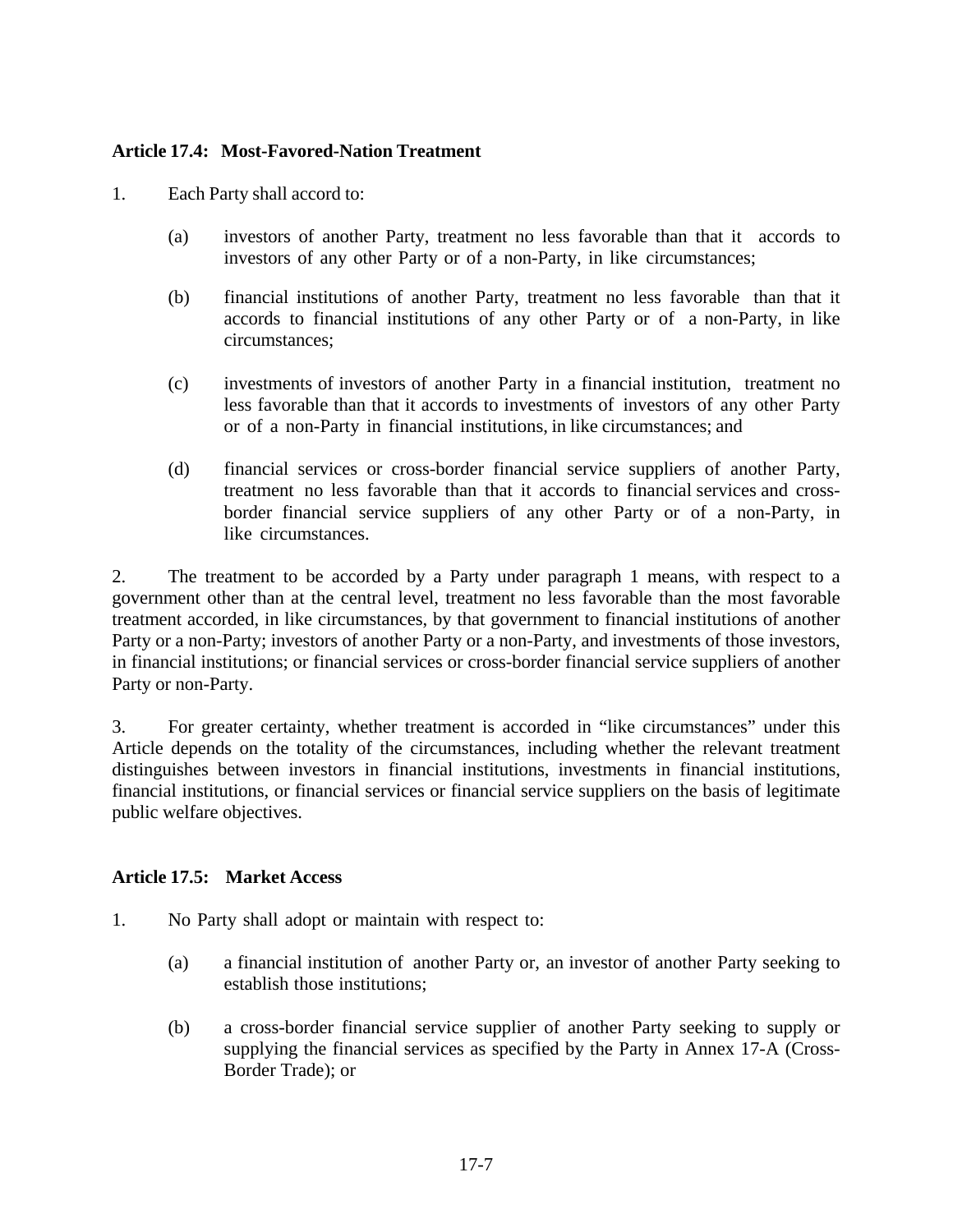(c) a cross-border financial service supplier of another Party seeking to supply or supplying financial services, subject to paragraph 2,

either on the basis of a regional subdivision or on the basis of its entire territory, a measure that:

- (d) imposes a limitation on:
	- (i) the number of financial institutions or cross-border financial service suppliers, whether in the form of numerical quotas, monopolies, exclusive service suppliers or the requirement of an economic needs test,
	- (ii) the total value of financial service transactions or assets in the form of numerical quotas or the requirement of an economic needs test,
	- (iii) the total number of financial service operations or the total quantity of financial services output expressed in terms of designated numerical units in the form of quotas or the requirement of an economic needs test, [3](#page-7-0) or
	- (iv) the total number of natural persons that may be employed in a particular financial service sector or that a financial institution or cross-border financial service supplier may employ and who are necessary for, and directly related to, the supply of a specific financial service in the form of numerical quotas or the requirement of an economic needs test; or
- (e) restricts or requires specific types of legal entity or joint venture through which a financial institution or cross-border financial service supplier may supply a service.

2. Subparagraph 1(c) does not require a Party to permit a cross-border financial service supplier of another Party to do business or solicit in the Party's territory. A Party may define "doing business" and "solicitation" in its law for the purposes of this paragraph.

3. No Party shall require a cross-border financial service supplier of another Party to establish or maintain a representative office or an enterprise, or to be resident, in its territory as a condition for the cross-border supply of a financial service, with respect to the financial services referred to in Article 17.6 (Cross-Border Trade Standstill) and the financial services as specified by the Party in Annex 17-A (Cross-Border Trade).

4. For greater certainty, a Party may require the registration or authorization of a cross-border financial service supplier of another Party or of a financial instrument.

<span id="page-7-0"></span>l  $3$  Subparagraph (d)(iii) does not cover measures of a Party that limit inputs for the supply of financial services.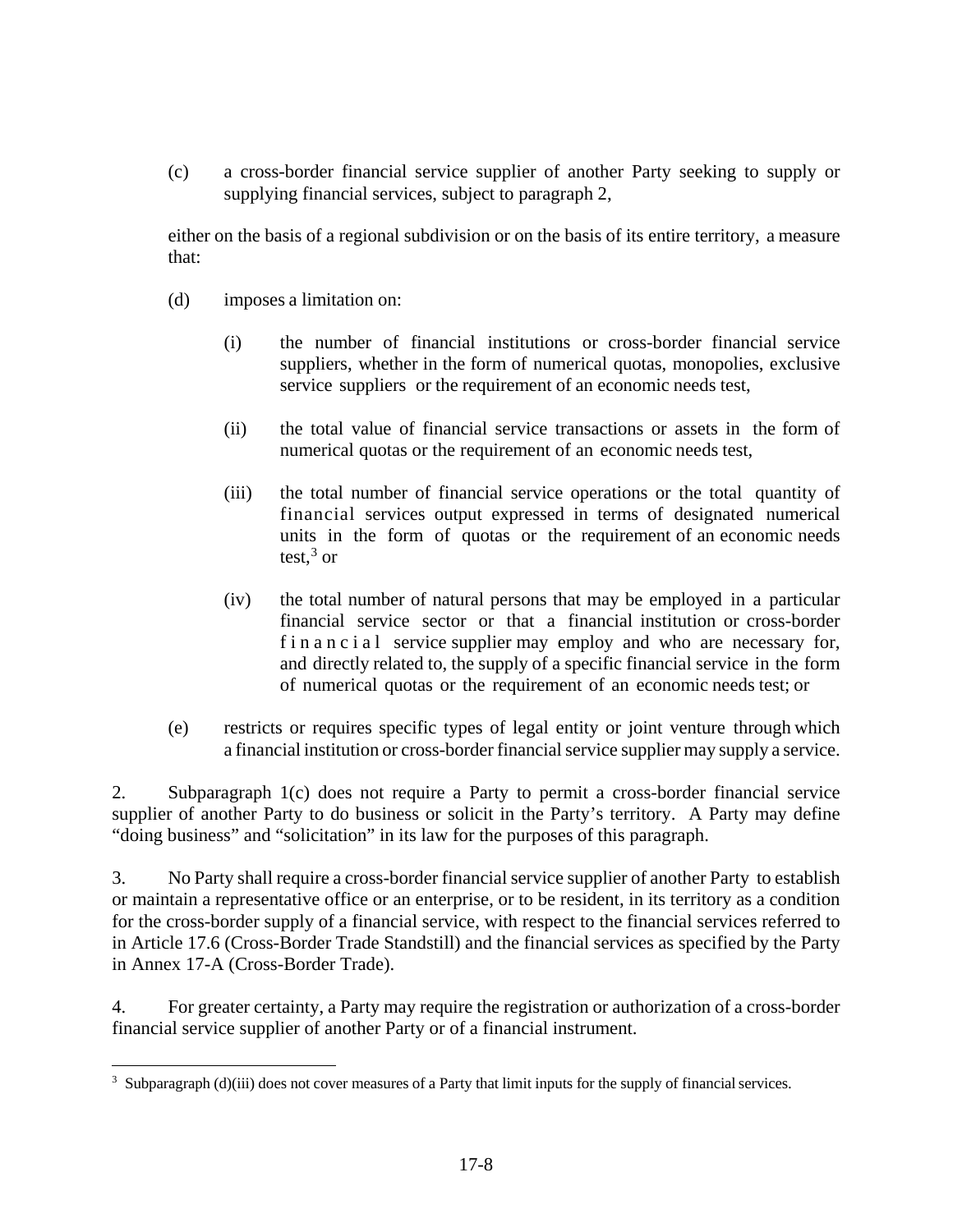#### **Article 17.6: Cross-Border Trade Standstill**

No Party shall adopt a measure restricting any type of cross-border trade in financial services by cross-border financial service suppliers of another Party that the Party permitted on January 1, 1994, or that is inconsistent with Article 17.3.3 (National Treatment), with respect to the supply of those services.

#### **Article 17.7: New Financial Services**[4](#page-8-0)

Each Party shall permit a financial institution of another Party to supply a new financial service that the Party would permit its own financial institutions, in like circumstances, to supply without adopting a law or modifying an existing law.<sup>[5](#page-8-1)</sup> Notwithstanding Article 17.5.1(a) and(e) (Market Access), a Party may determine the institutional and juridical form through which the new financial service may be supplied and may require authorization for the supply of the service. If a Party requires a financial institution to obtain authorization to supply a new financial service, the Party shall decide within a reasonable period of time whether to issue the authorization and may refuse the authorization only for prudential reasons.

#### **Article 17.8: Treatment of Customer Information**

l

This Chapter does not require a Party to disclose information related to the financial affairs or accounts of individual customers of financial institutions or cross-border financial service suppliers.

#### **Article 17.9: Senior Management and Boards of Directors**

1. No Party shall require a financial institution of another Party to engage a natural person of a particular nationality as senior managerial or other essential personnel.

2. No Party shall require that more than a simple majority of the board of directors of a financial institution of another Party be composed of nationals of the Party, persons residing in the territory of the Party, or a combination thereof.

<span id="page-8-0"></span><sup>&</sup>lt;sup>4</sup> The Parties understand that nothing in this Article prevents a financial institution of a Party from applying to another Party to request that it authorize the supply of a financial service that is not supplied in the territory of any Party. That application will be subject to the law of the Party to which the application is made and, for greater certainty, is not subject to this Article.

<span id="page-8-1"></span><sup>&</sup>lt;sup>5</sup> For greater certainty, a Party may issue a new regulation or other subordinate measure in permitting the supply of the new financial service.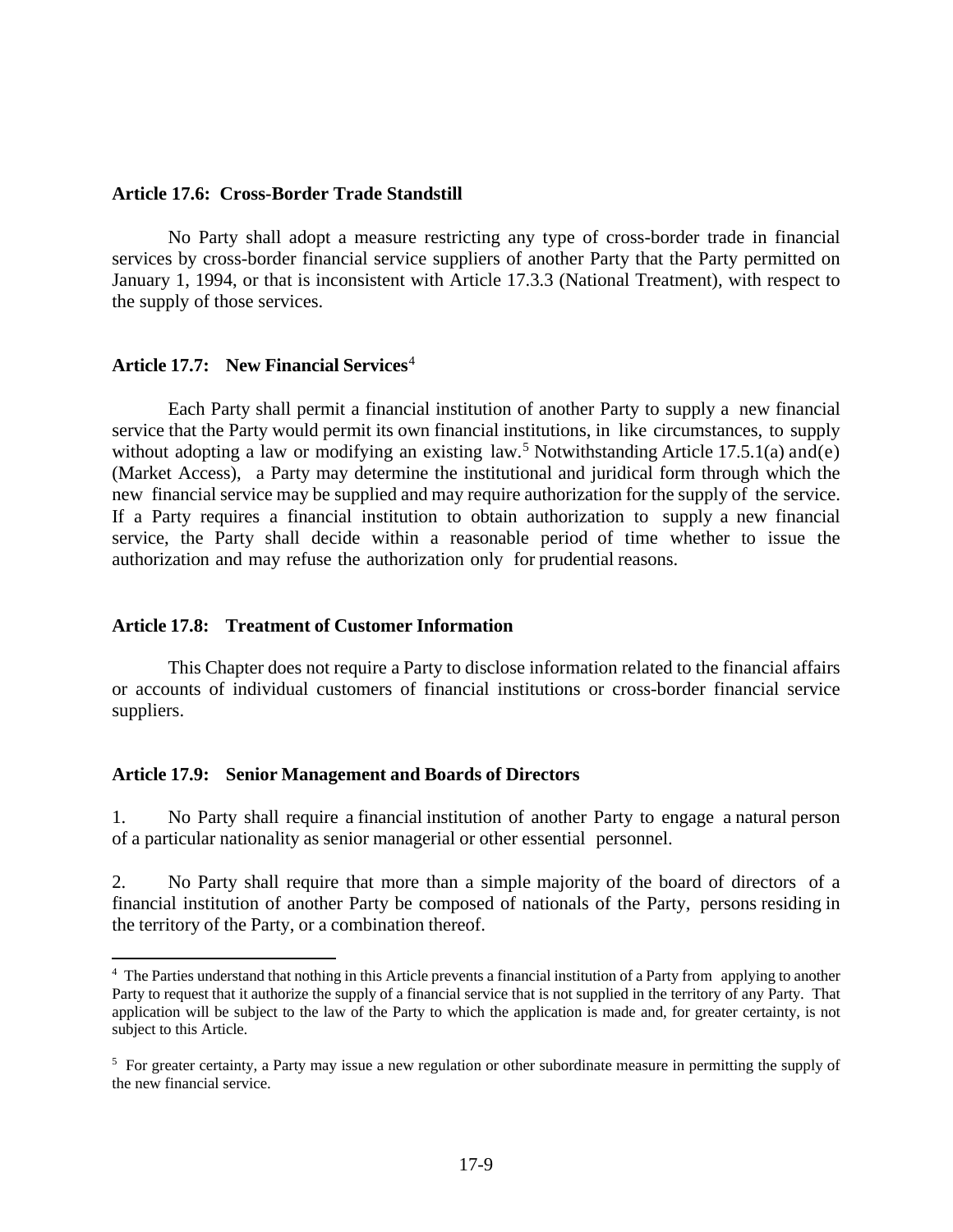### **Article 17.10: Non-Conforming Measures**

1. Article 17.3 (National Treatment), Article 17.4 (Most-Favored-Nation Treatment), Article 17.5 (Market Access), and Article 17.9 (Senior Management and Boards of Directors) do not apply to:

- (a) an existing non-conforming measure that is maintained by a Party at:
	- (i) the central level of government, as set out by that Party in Section A of its Schedule to Annex III,
	- (ii) a regional level of government, as set out by that Party in Section A of its Schedule to Annex III, or
	- (iii) a local level of government;
- (b) the continuation or prompt renewal of a non-conforming measure referred to in subparagraph (a); or
- (c) an amendment to a non-conforming measure referred to in subparagraph (a) to the extent that the amendment does not decrease the conformity of the measure as it existed:
	- (i) immediately before the amendment, with Articles 17.3.1 and 17.3.2 (National Treatment), Article 17.4 (Most-Favored-Nation Treatment), Article 17.5.1(a) (Market Access), or Article 17.9 (Senior Management and Boards of Directors), or
	- (ii) on the date of entry into force of this Agreement for the Party applying the non-conforming measure with Article 17.3.3 (National Treatment), Article 17.5.1(b) (Market Access), or Article 17.5.1(c) (Market Access).

2. Article 17.3 (National Treatment), Article 17.4 (Most-Favored-Nation Treatment), Article 17.5 (Market Access), Article 17.6 (Cross-Border Trade Standstill), and Article 17.9 (Senior Management and Boards of Directors) do not apply to a measure that a Party adopts or maintains with respect to a sector, subsector, or an activity, as set out by that Party in Section B of its Schedule to Annex III.

3. A non-conforming measure, set out in a Party's Schedule to Annex I or II as not subject to Article 14.4 (National Treatment), Article 14.5 (Most-Favored-Nation Treatment), Article 14.11 (Senior Management and Boards of Directors), Article 15.3 (National Treatment) or Article 15.4 (Most-Favored-Nation Treatment), shall be treated as a non-conforming measure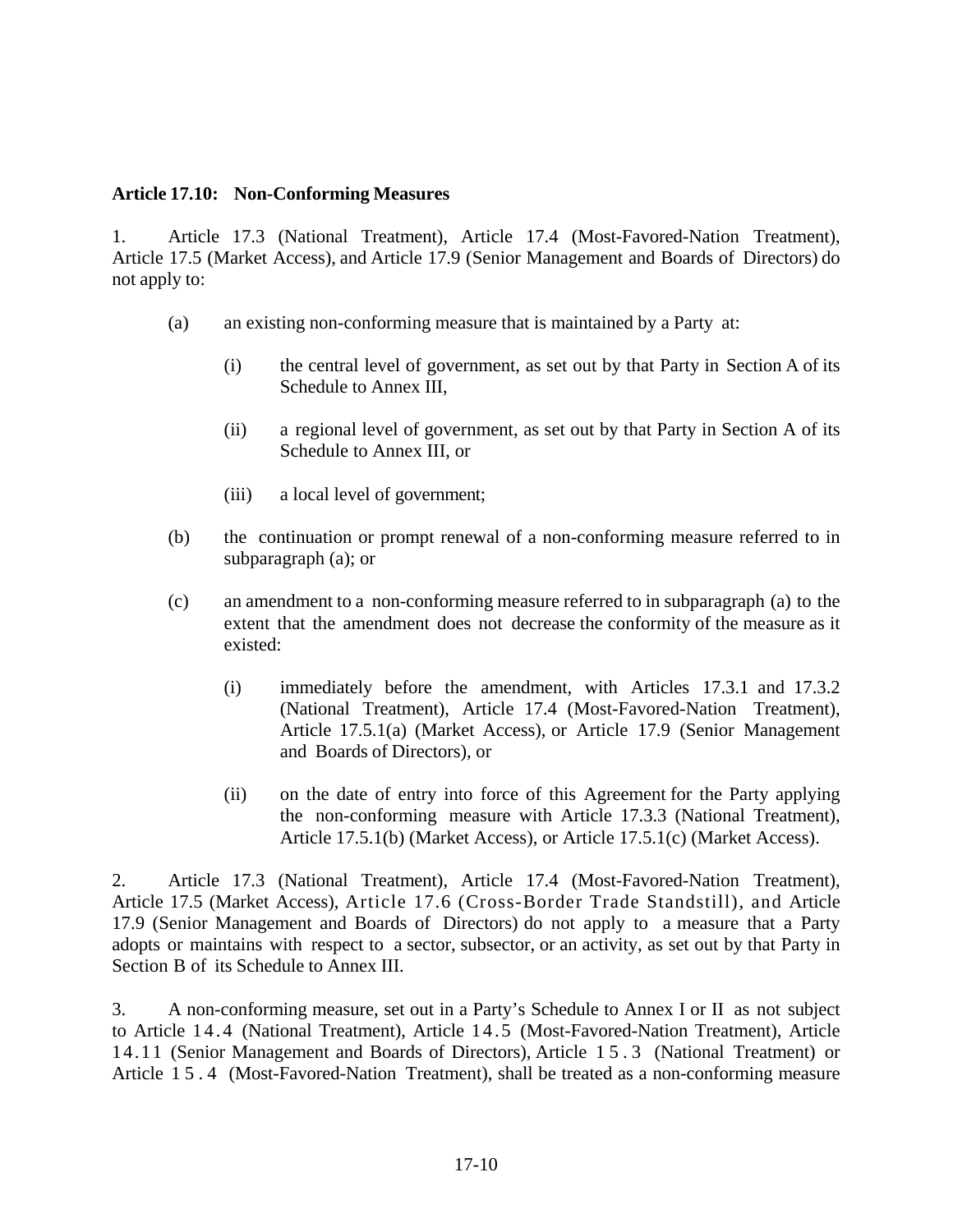not subject to Article 17.3 (National Treatment), Article 17.4 (Most-Favored-Nation Treatment) or Article 17.9 (Senior Management and Boards of Directors), as the case may be, to the extent that the measure, sector, subsector or activity set out in the Party's schedule to Annex I or II is covered by this Chapter.

- 4. (a) Article 17.3 (National Treatment) does not apply to a measure that falls within an exception to, or derogation from, the obligations which are imposed by:
	- (i) Article 20.8 (National Treatment), or
	- (ii) Article 3 of the TRIPS Agreement, if the exception or derogation relates to matters not addressed by Chapter 20 (Intellectual Property Rights).
	- (b) Article 17.4 (Most-Favored-Nation Treatment) does not apply to a measure that falls within Article 5 of the TRIPS Agreement, or an exception to, or derogation from, the obligations which are imposed by:
		- (i) Article 20.8 (National Treatment), or
		- (ii) Article 4 of the TRIPS Agreement.

# **Article 17.11: Exceptions**

 $\overline{a}$ 

1. Notwithstanding the other provisions of this Agreement except for Chapter 2 (National Treatment and Market Access for Goods), Chapter 3 (Agriculture), Chapter 4 (Rules of Origin), Chapter 5 (Origin Procedures), Chapter 6 (Textiles and Apparel), Chapter 7 (Customs Administration and Trade Facilitation), Chapter 9 (Sanitary and Phytosanitary Measures), Chapter 1 0 (Trade Remedies), and Chapter 11 (Technical Barriers to Trade), a Party is not prevented from adopting or maintaining a measure for prudential reasons, $6$  including for the protection of investors, depositors, policy holders, or persons to whom a fiduciary duty is owed by a financial institution or cross-border financial service supplier, or to ensure the integrity and stability of the financial system. If the measure does not conform with the provisions of this Agreement to which this exception applies, the measure must not be used as a means of avoiding the Party's commitments or obligations under those provisions.

2. Nothing in this Chapter, Chapter 14 (Investment), Chapter 15 (Cross- Border Trade in Services), Chapter 18 (Telecommunications) including specifically Article 18.26 (Relation to Other Chapters), or Chapter 19 (Digital Trade), applies to a non-discriminatory measure of general application taken by a public entity in pursuit of monetary and related credit policies or exchange rate policies. This paragraph does not affect a Party's obligations under Article

<span id="page-10-0"></span> $6$  The Parties understand that the term "prudential reasons" includes the maintenance of the safety, soundness, integrity, or financial responsibility of individual financial institutions or cross-border financial service suppliers as well as the safety, and financial and operational integrity of payment and clearing systems.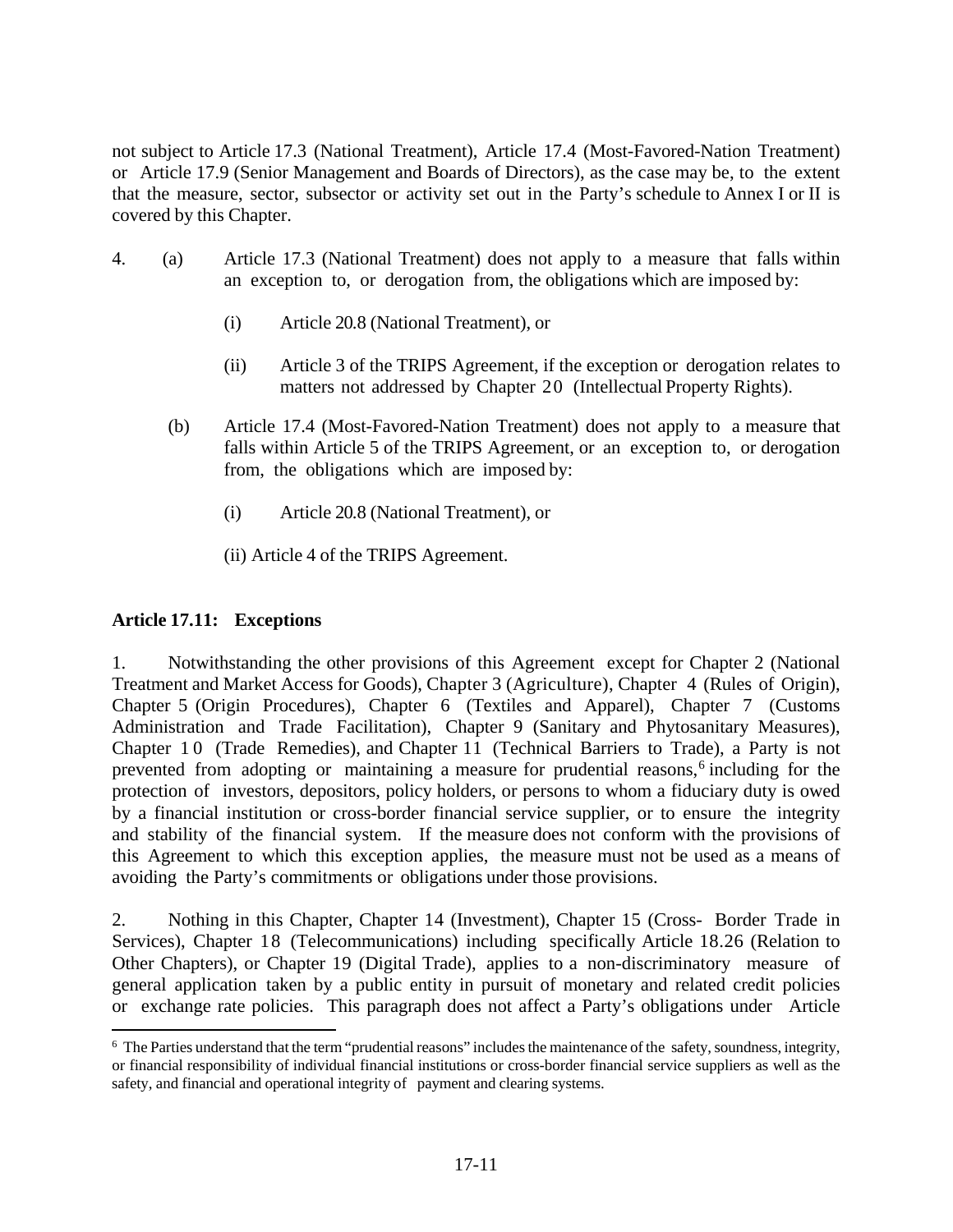1 4 .10 (Performance Requirements) with respect to a measure covered by Chapter 14 (Investment), under Article 14.9 (Transfers) or Article 15.12 (Cross Border Trade in Services, Payments and Transfers).

3. Notwithstanding Article 14.9 (Transfers) and Article 15.12 (Payments and Transfers), as incorporated into this Chapter, a Party may prevent or limit a transfer by a financial institution or a cross-border financial service supplier to, or for the benefit of, an affiliate of or person related to that institution or supplier, through the equitable, non-discriminatory and good faith application of a measure relating to maintenance of the safety, soundness, integrity, or financial responsibility of financial institutions or cross-border financial service suppliers. This paragraph does not prejudice any other provision of this Agreement that permits a Party to restrict transfers.

4. For greater certainty, nothing in this Chapter shall be construed to prevent a Party from adopting or maintaining a measure necessary to secure compliance with laws or regulations that are not inconsistent with this Chapter, including those relating to the prevention of deceptive and fraudulent practices or to deal with the effects of a default on financial services contracts, subject to the requirement that the measure is not applied in a manner that would constitute a means of arbitrary or unjustifiable discrimination between Parties or between Parties and non-Parties where like conditions prevail, or a disguised restriction on investment in financial institutions or cross-border trade in financial services as covered by this Chapter.

# **Article 17.12: Recognition**

1. A Party may recognize prudential measures of another Party or a non-Party in the application of a measure covered by this Chapter. That recognition may be:

- (a) accorded autonomously;
- (b) achieved through harmonization or other means; or
- (c) based upon an agreement or arrangement with another Party or a non-Party.

2. A Party that accords recognition of prudential measures under paragraph 1 shall provide adequate opportunity to another Party to demonstrate that circumstances exist in which there are or would be equivalent regulation, oversight, implementation of regulation and, if appropriate, procedures concerning the sharing of information between the relevant Parties.

3. If a Party accords recognition of prudential measures under paragraph 1(c) and the circumstances set out in paragraph 2 exist, that Party shall provide adequate opportunity to another Party to negotiate accession to the agreement or arrangement, or to negotiate a comparable agreement or arrangement.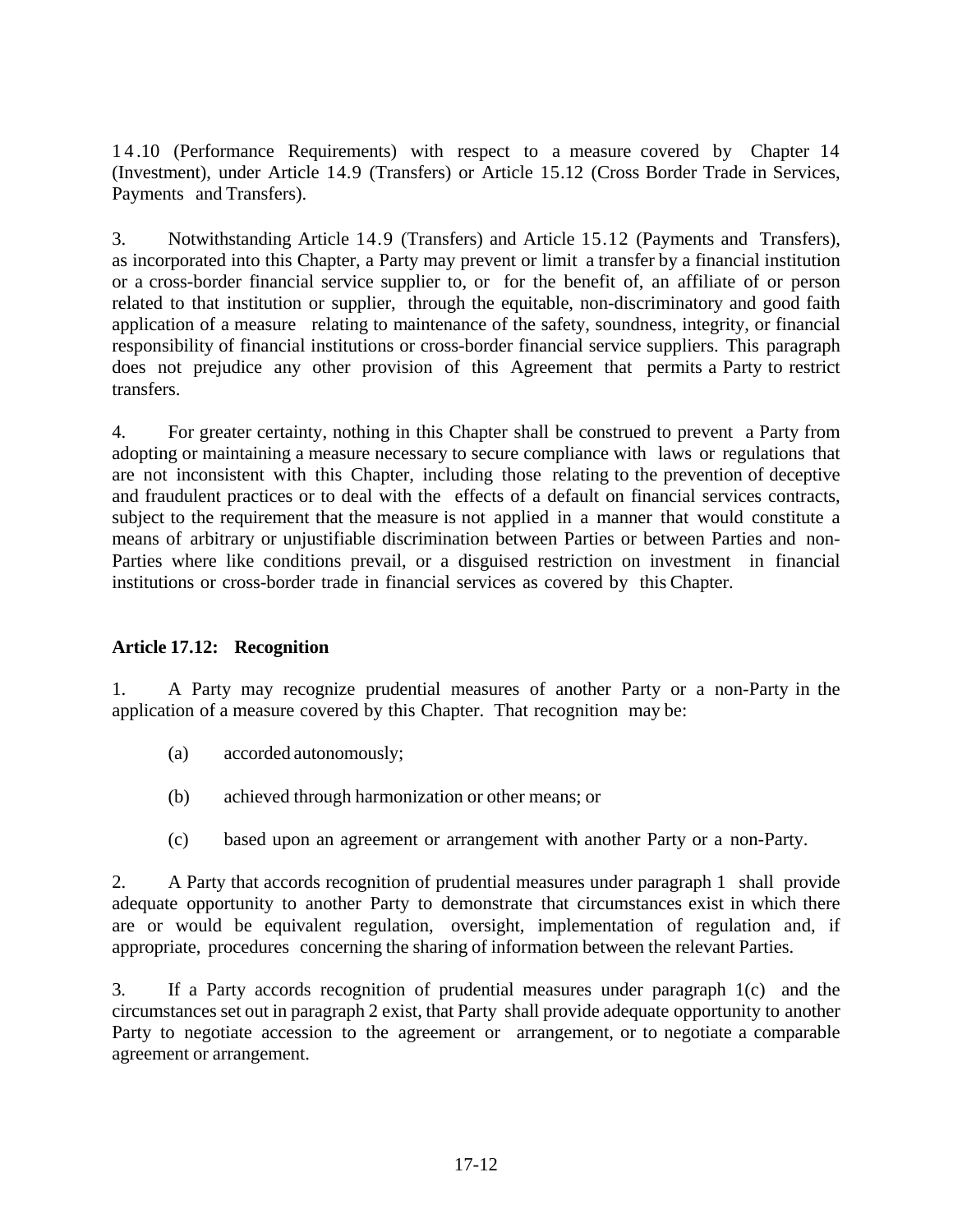4. For greater certainty, nothing in Article 17.4 (Most-Favored-Nation Treatment) requires a Party to accord recognition to prudential measures of any other Party.

# **Article 17.13: Transparency and Administration of Certain Measures**

1. Chapter 28 (Good Regulatory Practices) and Chapter 29 (Publication and Administration) do not apply to a measure relating to this Chapter.

2. Each Party shall ensure that all measures of general application to which this Chapter applies are administered in a reasonable, objective and impartial manner.

3. Each Party shall, to the extent practicable:

- (a) publish in advance any regulation that it proposes to adopt and the purpose of the regulation; and
- (b) provide interested persons and other Parties with a reasonable opportunity to comment on that proposed regulation.

4. At the time that it adopts a final regulation, a Party should, to the extent practicable, address in writing the substantive comments received from interested persons and other Parties with respect to the proposed regulation. For greater certainty, a Party may address those comments collectively on an official government website.

5. To the extent practicable, each Party should allow a reasonable period of time between publication of a final regulation of general application and the date when it enters into effect.

6. Each Party shall establish or maintain appropriate mechanisms for responding to inquiries from interested persons and other Parties regarding measures of general application covered by this Chapter.

7. If a Party requires authorization for the supply of a financial service, it shall ensure that its financial regulatory authorities:

- (a) to the extent practicable, permit an applicant to submit an application at any time;
- (b) allow a reasonable period for the submission of an application if specific time periods for applications exist;
- (c) provide to service suppliers and persons seeking to supply a service the information necessary to comply with the requirements and procedures for obtaining, maintaining, amending, and renewing such authorization;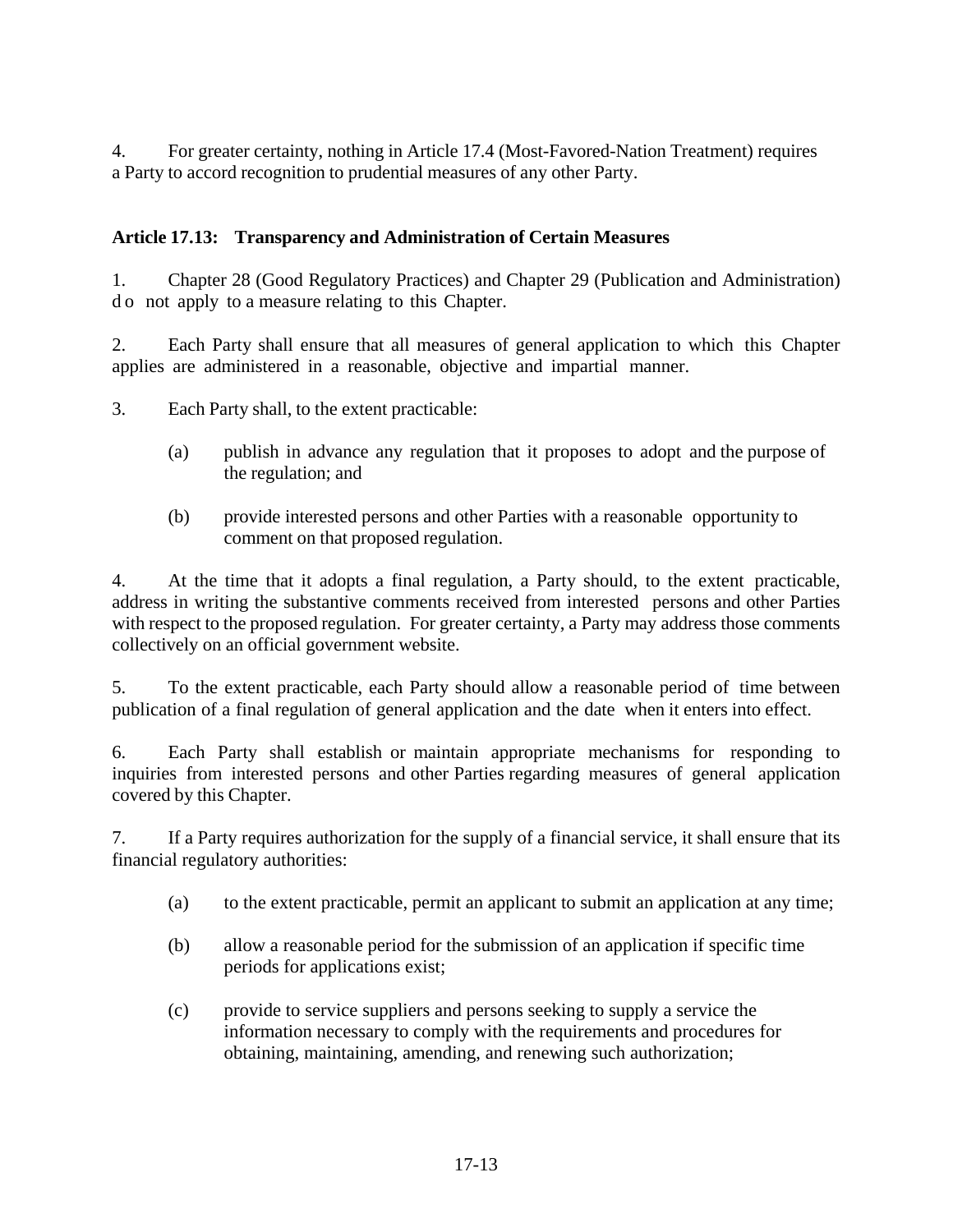- (d) to the extent practicable, provide an indicative timeframe for processing of an application;
- (e) endeavor to accept applications in electronic format;
- (f) accept copies of documents that are authenticated in accordance with the Party's law, in place of original documents, unless the financial regulatory authorities require original documents to protect the integrity of the authorization process;
- (g) at the request of the applicant, provide without undue delay information concerning the status of the application;
- (h) in the case of an application considered complete under the Party's laws and regulations, within a reasonable period of time taking into account the available resources of the competent authority after the submission of the application, ensure that the processing of an application is completed, and that the applicant is informed of the decision concerning the application, to the extent possible in writing;
- (i) in the case of an application considered incomplete under the Party's law, within a reasonable period of time, to the extent practicable:
	- (i) inform the applicant that the application is incomplete,
	- (ii) at the request of the applicant, provide guidance on why the application is considered incomplete, and
	- (iii) provide the applicant with the opportunity<sup>[7](#page-13-0)</sup> to provide the additional information that is required to complete the application; and

if none of the actions in subparagraphs (i) through (iii) is practicable, and the application is rejected due to incompleteness, ensure that the applicant is informed within a reasonable period of time;

- (j) in the case of a rejected application, to the extent practicable, either on its own initiative or upon the request of the applicant, inform the applicant of the reasons for rejection and, if applicable, the procedures for resubmission of an application;
- $(k)$  with respect to an authorization fee<sup>[8](#page-13-1)</sup> charged by financial regulatory authorities:

<span id="page-13-0"></span><sup>&</sup>lt;sup>7</sup> For greater certainty, this opportunity does not require a competent authority to provide extensions of deadlines.

<span id="page-13-1"></span><sup>&</sup>lt;sup>8</sup> An authorization fee includes a licensing fee and fees relating to qualification procedures but does not include a fee for the use of natural resources, payments for auction, tendering or other non-discriminatory means of awarding concessions, or mandated contributions to universal service provision.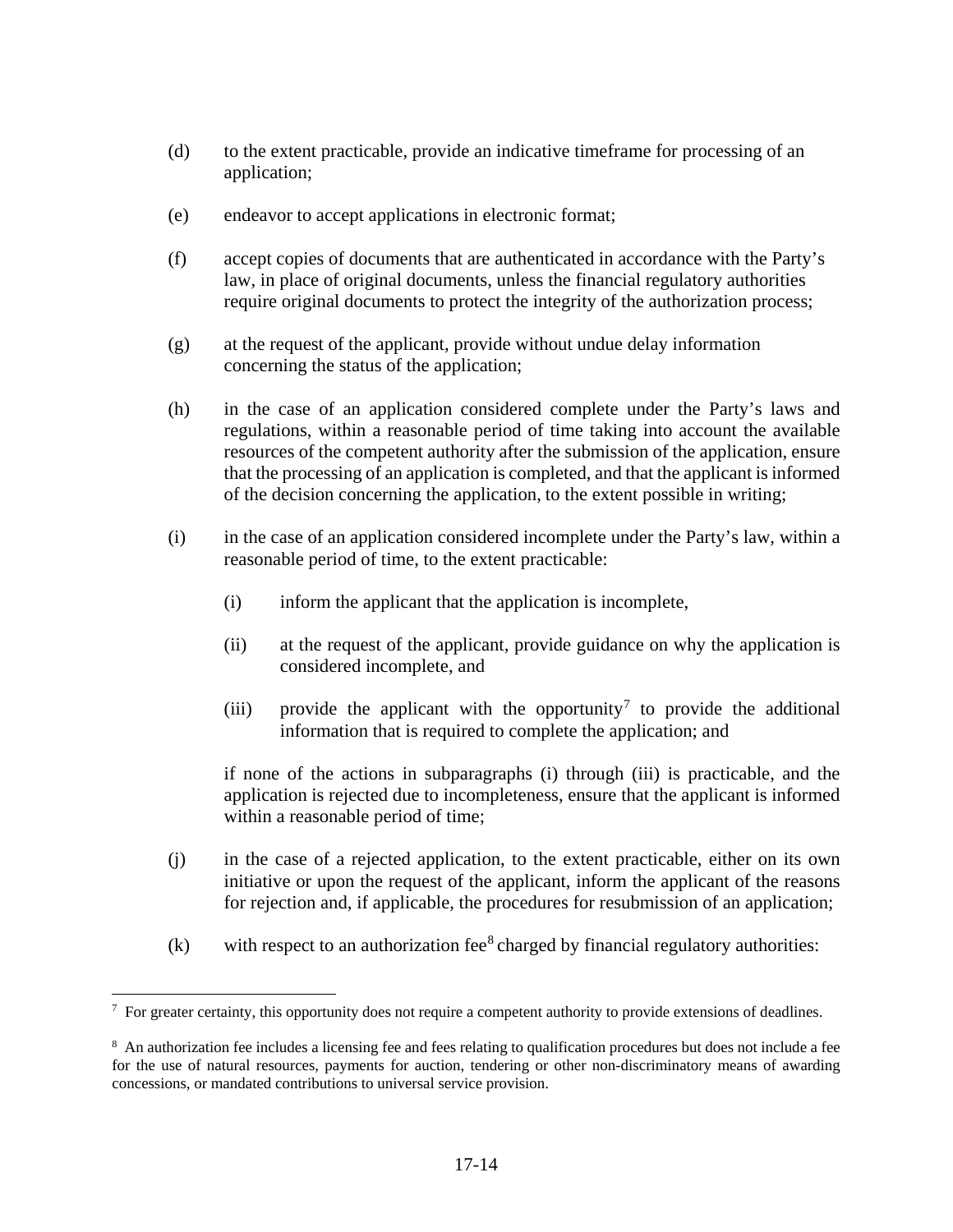- (i) provide applicants with a schedule of fees or information on how fee amounts are calculated, and
- (ii) do not use the fees as a means of avoiding the Party's commitments or obligations under this Chapter; and
- (l) ensure that authorization, once granted, enters into effect without undue delay.

#### **Article 17.14: Self-Regulatory Organizations**

If a Party requires a financial institution or a cross-border financial service supplier of another Party to be a member of, participate in, or have access to, a self-regulatory organization in order to provide a financial service in or into its territory, it shall ensure that the selfregulatory organization observes the obligations contained in this Chapter.

### **Article 17.15: Payment and Clearing Systems**

Under terms and conditions that accord national treatment, each Party shall grant financial institutions of another Party established in its territory access to payment and clearing systems operated by public entities, and to official funding and refinancing facilities available in the normal course of ordinary business. This Article does not confer or require access to the Party's lender of last resort facilities.

## **Article 17.16: Expedited Availability of Insurance Services**

The Parties recognize the importance of maintaining and developing regulatory procedures to expedite the offering of insurance services by licensed suppliers. These procedures may include: allowing introduction of products unless those products are disapproved within a reasonable period of time; not requiring product approval or authorization of insurance lines for insurance other than insurance sold to individuals or compulsory insurance; or not imposing limitations on the number or frequency of product introductions. If a Party maintains regulatory product approval procedures, that Party shall endeavor to maintain or improve those procedures, as appropriate, to expedite availability of insurance services by licensed suppliers.

## **Article 17.17: Transfer of Information**

No Party shall prevent a covered person from transferring information, including personal information, into and out of the Party's territory by electronic or other means when this activity is for the conduct of business within the scope of the license, authorization, or registration of that covered person. Nothing in this Article restricts the right of a Party to adopt or maintain measures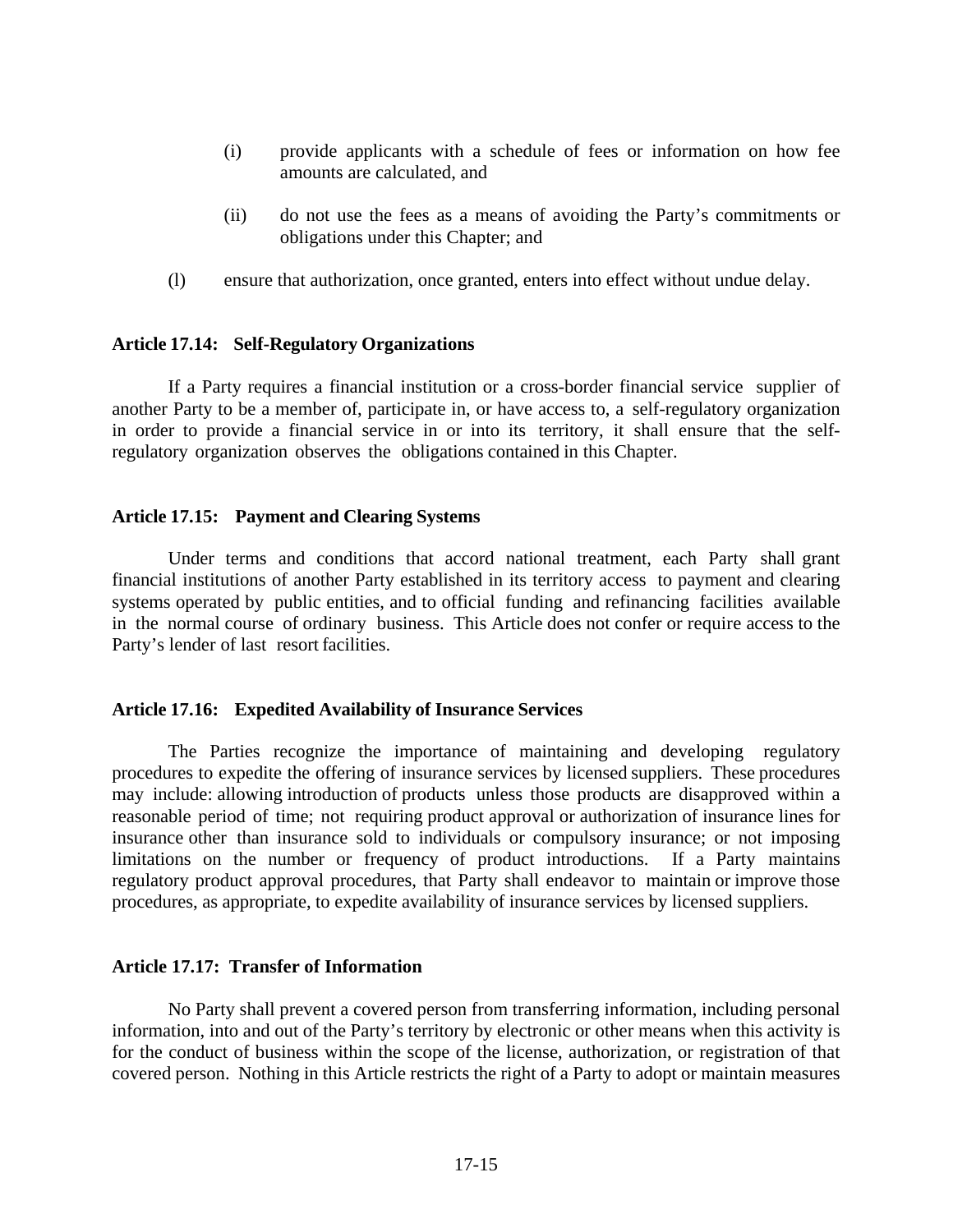to protect personal data, personal privacy and the confidentiality of individual records and accounts, provided that such measures are not used to circumvent this Article.

# **Article 17.18: Location of Computing Facilities**

1. The Parties recognize that immediate, direct, complete, and ongoing access by a Party's financial regulatory authorities to information of covered persons, including information underlying the transactions and operations of such persons, is critical to financial regulation and supervision, and recognize the need to eliminate any potential limitations on that access.

2. No Party shall require a covered person to use or locate computing facilities in the Party's territory as a condition for conducting business in that territory, so long as the Party's financial regulatory authorities, for regulatory and supervisory purposes, have immediate, direct, complete, and ongoing access to information processed or stored on computing facilities that the covered person uses or locates outside the Party's territory.[9](#page-15-0)

3. Each Party shall, to the extent practicable, provide a covered person with a reasonable opportunity to remediate a lack of access to information as described in paragraph 2 before the Party requires the covered person to use or locate computing facilities in the Party's territory or the territory of another jurisdiction.<sup>[10](#page-15-1)</sup>

4. Nothing in this Article restricts the right of a Party to adopt or maintain measures to protect personal data, personal privacy and the confidentiality of individual records and accounts, provided that these measures are not used to circumvent the commitments or obligations of this Article.

# **Article 17.19: Committee on Financial Services**

 $\overline{\phantom{a}}$ 

1. The Parties hereby establish a Committee on Financial Services (Financial Services Committee). The principal representative of each Party must be an official of the Party's authority responsible for financial services set out in Annex 17-B (Authorities Responsible for Financial Services).

<span id="page-15-0"></span><sup>&</sup>lt;sup>9</sup> For greater certainty, access to information includes access to information of a covered person that is processed or stored on computing facilities of the covered person or on computing facilities of a third-party service supplier.For greater certainty, a Party may adopt or maintain a measure that is not inconsistent with this Agreement, including any measure consistent with Article 17.11.1 (Exceptions), such as a measure requiring a covered person to obtain prior authorization from a financial regulatory authority to designate a particular enterprise as a recipient of that information, or a measure adopted or maintained by a financial regulatory authority in the exercise of its authority over a covered person's business continuity planning practices with respect to maintenance of the operation of computing facilities.

<span id="page-15-1"></span> $10$  For greater certainty, so long as a Party's financial regulatory authorities do not have access to information as described in paragraph 2, the Party may, subject to paragraph 3, require a covered person to use or locate computing facilities either in the territory of the Party or the territory of another jurisdiction where the Party has that access.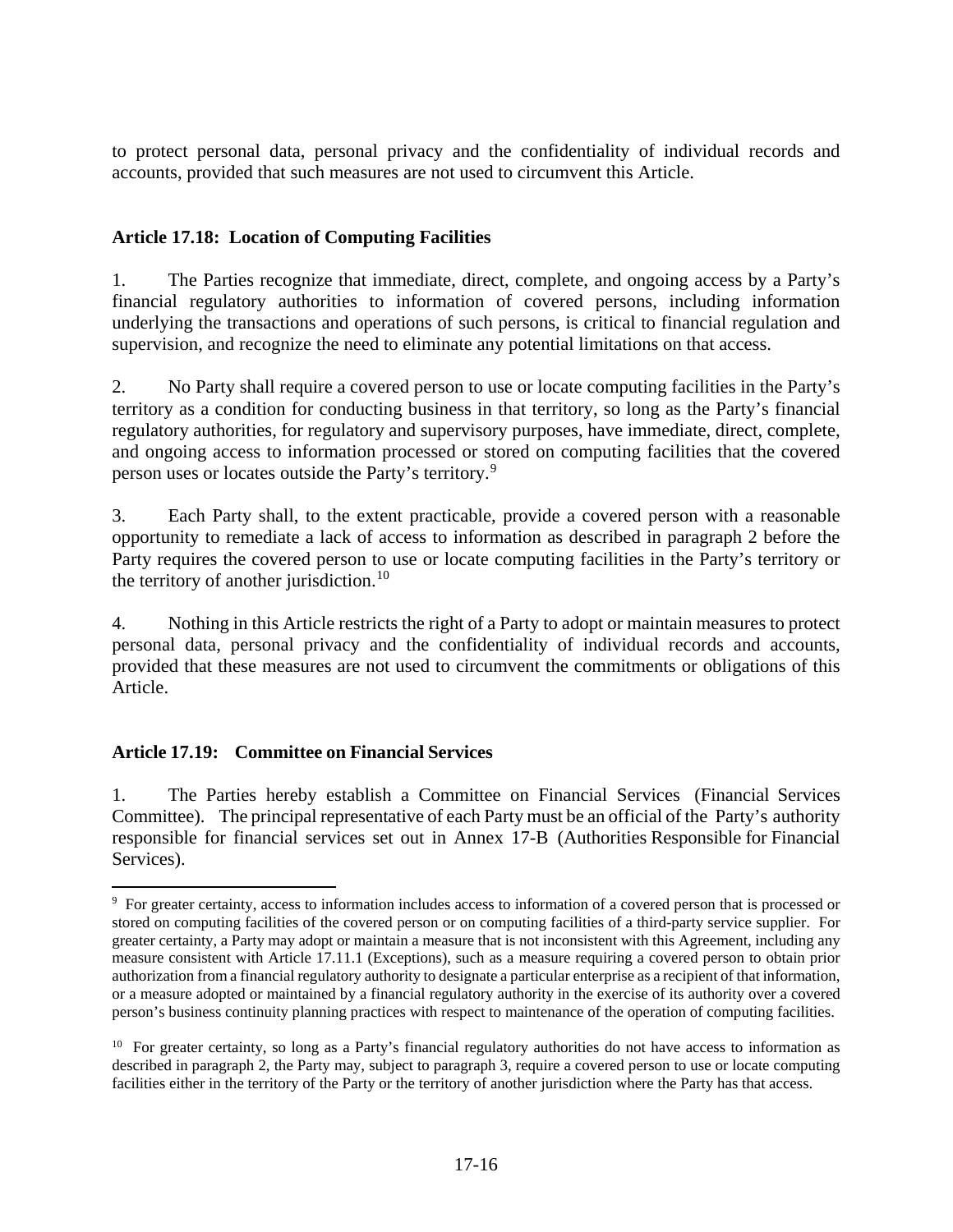2. The Financial Services Committee shall supervise the implementation of this Chapter and its further elaboration, including by considering issues regarding financial services that are referred to it by a Party.

3. The Financial Services Committee shall meet as the Parties decide to assess the functioning of this Agreement as it applies to financial services. The Financial Services Committee shall inform the Commission of the results of any meeting. The Parties may invite, as appropriate, representatives of their domestic financial regulatory authorities to attend meetings of the Committee.

# **Article 17.20: Consultations**

1. A Party may request, in writing, consultations with another Party regarding any matter arising under this Agreement that affects financial services. The other Party shall give sympathetic consideration to this request. The consulting Parties shall report the results of their consultations to the Financial Services Committee.

2. A Party may request information on an existing non-conforming measure of another Party as referred to in Article 17.10.1 (Non-Conforming Measures). Each Party's financial authorities specified in Annex 17-B (Authorities Responsible for Financial Services) shall be the contact point to respond to those requests and to facilitate the exchange of information regarding the operation of measures covered by those requests.

3. For greater certainty, nothing in this Article shall be construed to require a Party to derogate from its law regarding sharing of information between financial regulatory authorities or the requirements of an agreement or arrangement between financial regulatory authorities of the Parties, or to require a financial regulatory authority to take any action that would interfere with specific regulatory, supervisory, administrative or enforcement matters.

# **Article 17.21: Dispute Settlement**

1. Chapter 31 (Dispute Settlement) applies as modified by this Article to the settlement of disputes arising under this Chapter.

2. For disputes arising under this Chapter or a dispute in which a Party invokes Article 17.11 (Exceptions), when selecting panelists to compose a panel under Article 31.9 (Panel Composition), each disputing Party shall select panelists so that:

(a) the chairperson has expertise or experience in financial services law or practice, such as the regulation of financial institutions, and meets the qualifications set out in Article 31.8.2 (Roster and Qualifications of Panelists); and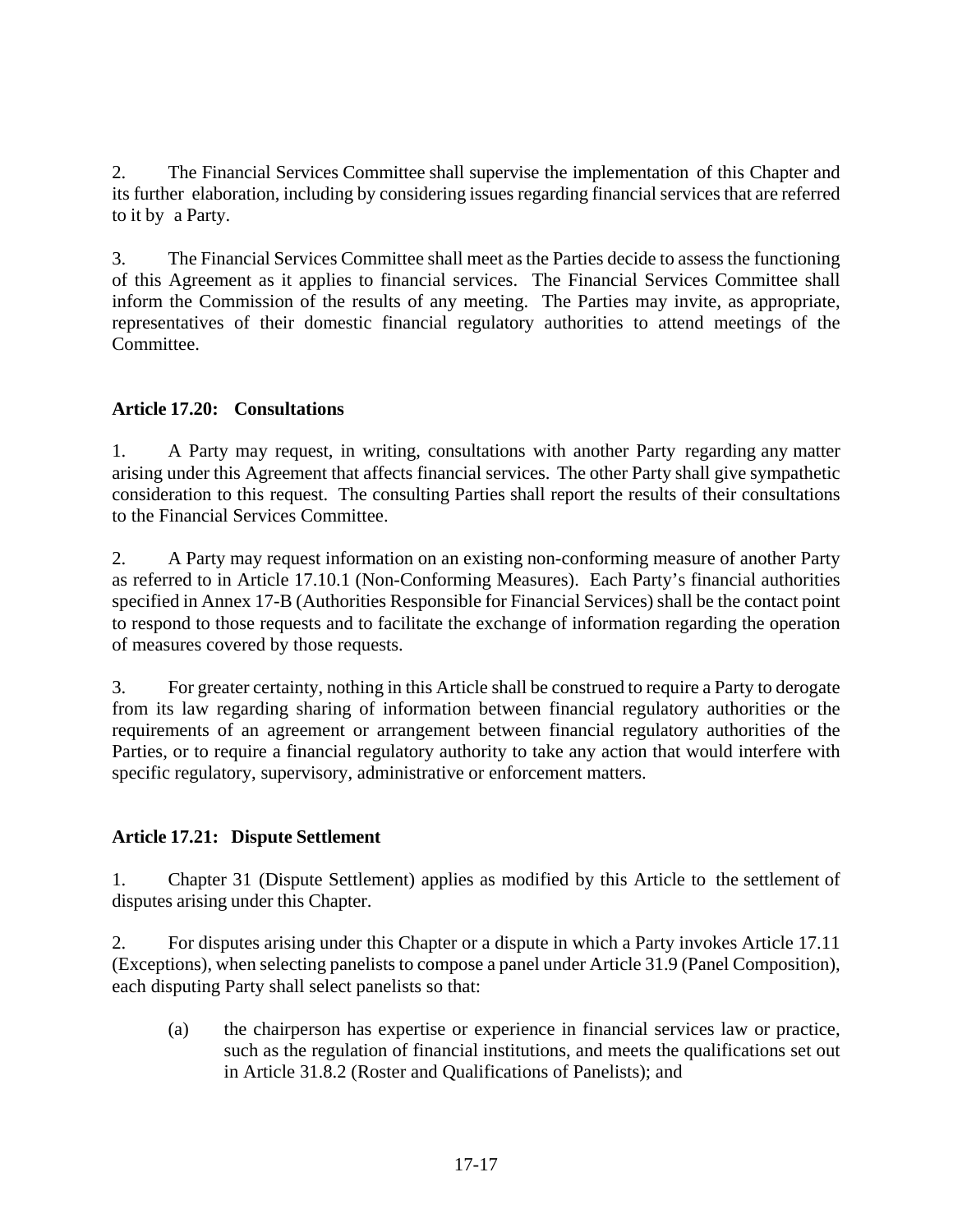- (b) each of the other panelists:
	- (i) has expertise or experience in financial services law or practice, such as the regulation of financial institutions, and meets the qualifications set out in paragraph (2)(b) through (2)(d) of Article 31.8.2 (Roster and Qualifications of Panelists); or
	- (ii) meets the qualifications set out in Article 31.8.2 (Roster and Qualification of Panelists).

3. If a Party seeks to suspend benefits in the financial services sector, a panel that reconvenes to make a determination on the proposed suspension of benefits, in accordance with Article 3 1 .19 (Non-Implementation – Suspension of Benefits), shall seek the views of financial services experts, as necessary.

4. Notwithstanding Article 31.19 (Non-Implementation – Suspension of Benefits), when a panel's determination is that a Party's measure is inconsistent with this Agreement and the measure affects:

- (a) only a sector other than the financial services sector, the complaining Party may not suspend benefits in the financial services sector; or
- (b) the financial services sector and another sector, the complaining Party may not suspend benefits in the financial services sector that have an effect that exceeds the effect of the measure in the complaining Party's financial services sector.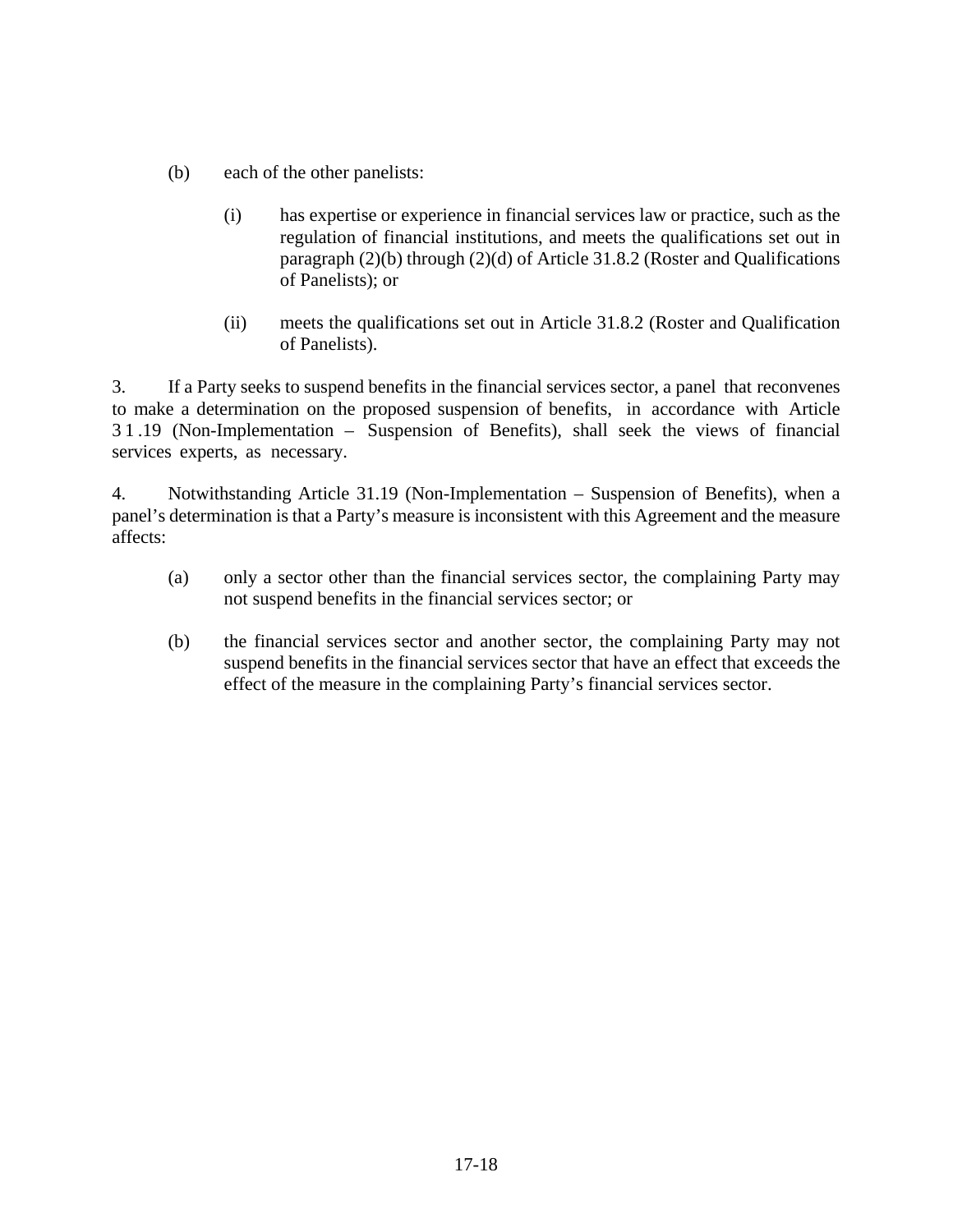# **ANNEX 17-A**

# **CROSS-BORDER TRADE**

# **Canada**[11](#page-18-0)

 $\overline{\phantom{a}}$ 

# *Insurance and Insurance-Related Services*

1. Articles 17.3.3 (National Treatment) and 17.5.1 (Market Access) apply to the cross-border supply of or trade in financial services, as defined in subparagraph (a) of the definition of "crossborder supply of financial services" in Article 17.1 (Definitions), with respect to:

- (a) insurance of risks relating to:
	- (i) maritime transport and commercial aviation and space launching and freight (including satellites), with such insurance to cover any or all of the following: the goods being transported, the vehicle transporting the goods, and any liability deriving therefrom, and
	- (ii) goods in international transit;
- (b) reinsurance and retrocession;
- (c) services auxiliary to insurance as described in subparagraph (d) of the definition of "financial service" in Article 17.1 (Definitions); and
- (d) insurance intermediation such as brokerage and agency, as referred to in subparagraph (c) of the definition of "financial service" in Article 17.1 (Definitions) of insurance of risks related to services listed in subparagraphs (a) and (b) of this paragraph.

# *Banking and Other Financial Services (excluding insurance)*

2. Articles 17.3.3 (National Treatment) and 17.5.1 (Market Access) apply to the cross-border supply of or trade in financial services, as defined in subparagraphs (a) of the definition of "crossborder supply of financial services" in Article 17.1 (Definitions), with respect to:

(a) the provision and transfer of financial information and financial data processing as described in subparagraph (o) of the definition of "financial service" in Article 17.1 (Definitions);

<span id="page-18-0"></span><sup>&</sup>lt;sup>11</sup> For greater certainty, Canada requires that a cross-border financial services supplier appoint a local agent in Canada that is provided with power of attorney.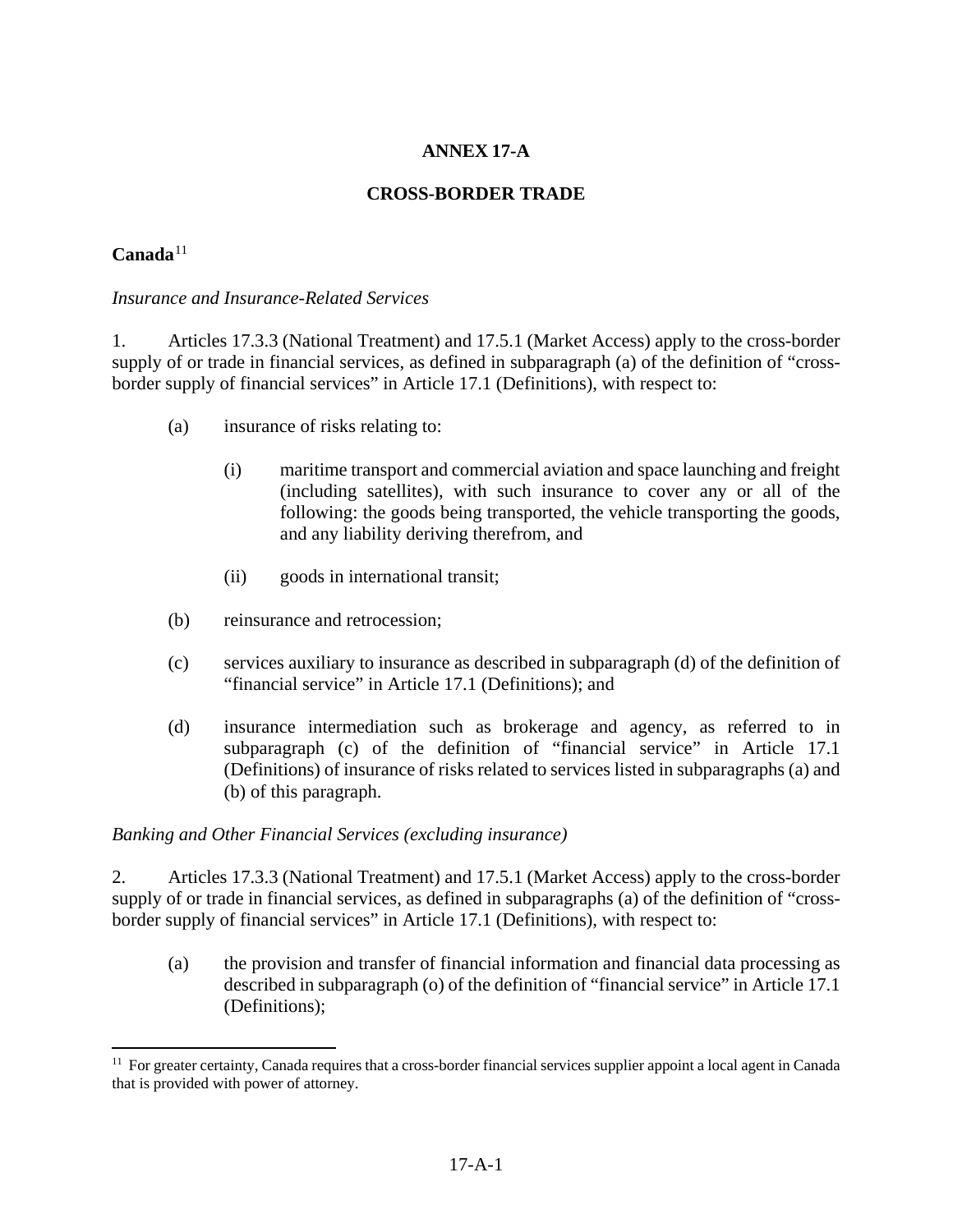- (b) advisory and other auxiliary financial services, and credit reference and analysis, excluding intermediation, relating to banking and other financial services as described in subparagraph (p) of the definition of financial service" in Article 17.1 (Definitions); and
- (c) electronic payment services for payment card transactions falling within subparagraph (h) of the definition of "financial service" in Article 17.1 (Definitions), and within subcategory 71593 of the United Nations Central Product Classification, Version 2.1, and including only:
	- (i) the processing of financial transactions, such as verification of financial balances, authorization of transactions, notification of banks (or credit card issuers) of individual transactions and provision of daily summaries and instructions regarding the net financial position of relevant institutions for authorized transactions, and
	- (ii) those services that are provided on a business-to-business basis and use proprietary networks to process payment transactions,

but not including the transfer of funds to and from transactors' accounts.<sup>[12](#page-19-0)</sup>

- (d) the following services if they are provided to a collective investment scheme located in Canada:
	- (i) investment advice, and
	- (ii) portfolio management services, excluding:
		- (A) trustee services, and
		- (B) custodial services and execution services that are not related to managing a collective investment scheme.
- 3. For the purposes of paragraph 3, in Canada:

 $\overline{\phantom{a}}$ 

(a) **payment card** means a "payment card" as defined under the Payment Card Networks Act as of January 1, 2015. For greater certainty, physical and electronic forms of credit and debit cards are included in the definition. For greater certainty,

<span id="page-19-0"></span><sup>&</sup>lt;sup>12</sup> Nothing in this subparagraph prevents a Party from adopting or maintaining measures to protect personal data, personal privacy, and the confidentiality of individual records and accounts, provided that these measures are not used to circumvent the commitments or obligations of this subparagraph. For greater certainty, nothing in this subparagraph prevents a Party from adopting or maintaining measures that regulate fees, such as interchange or switching fees, or that impose fees.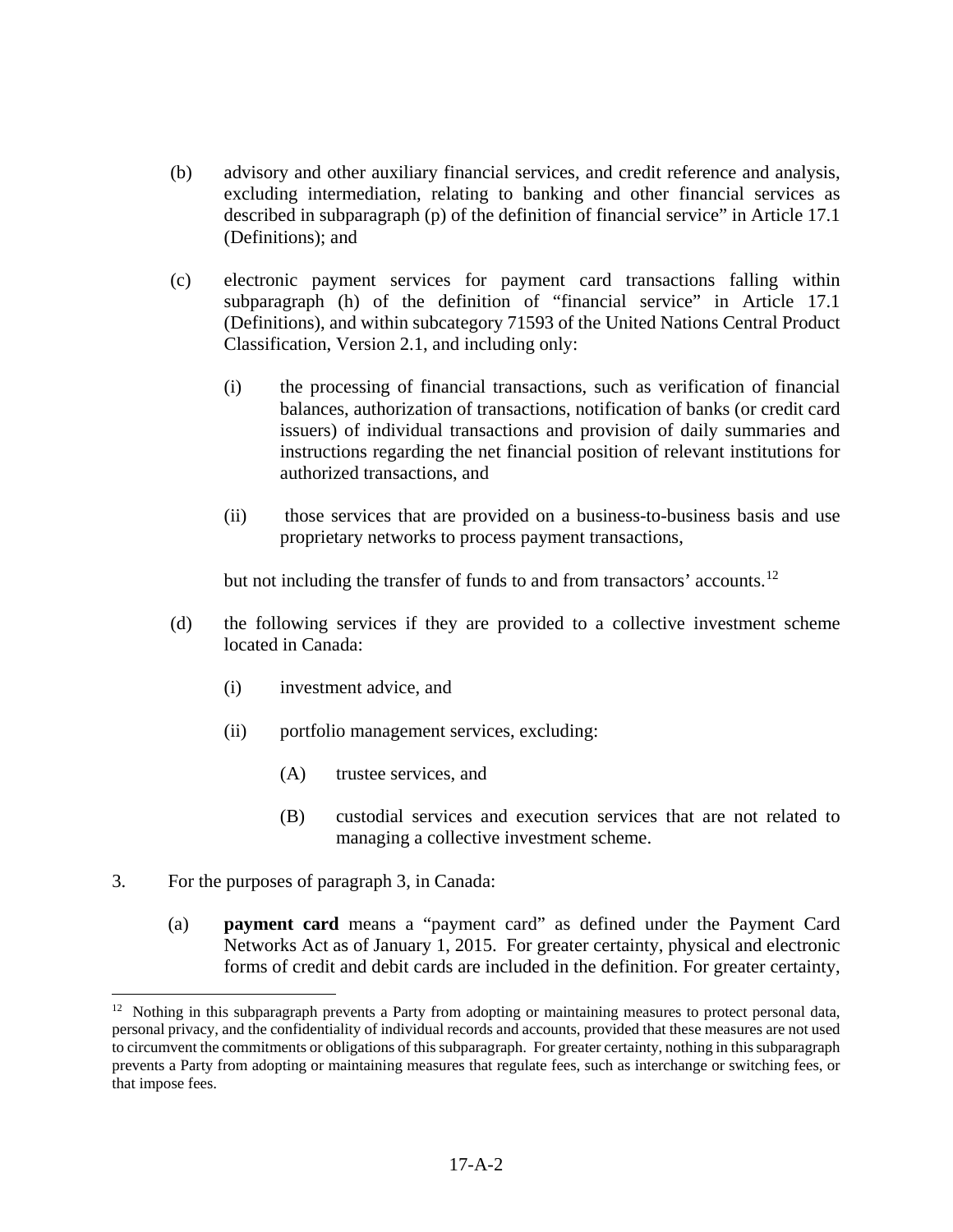credit cards include pre-paid cards.

(b) a **collective investment scheme** means, an *"investment fund"*[13](#page-20-0) as defined under the relevant Securities Act.

 $\overline{a}$ 

<span id="page-20-0"></span> $13$  In Canada, a financial institution organized in the territory of another Party can only provide custodial services to a collective investment scheme located in Canada if the financial institution has shareholders' equity equivalent to at least \$100 million.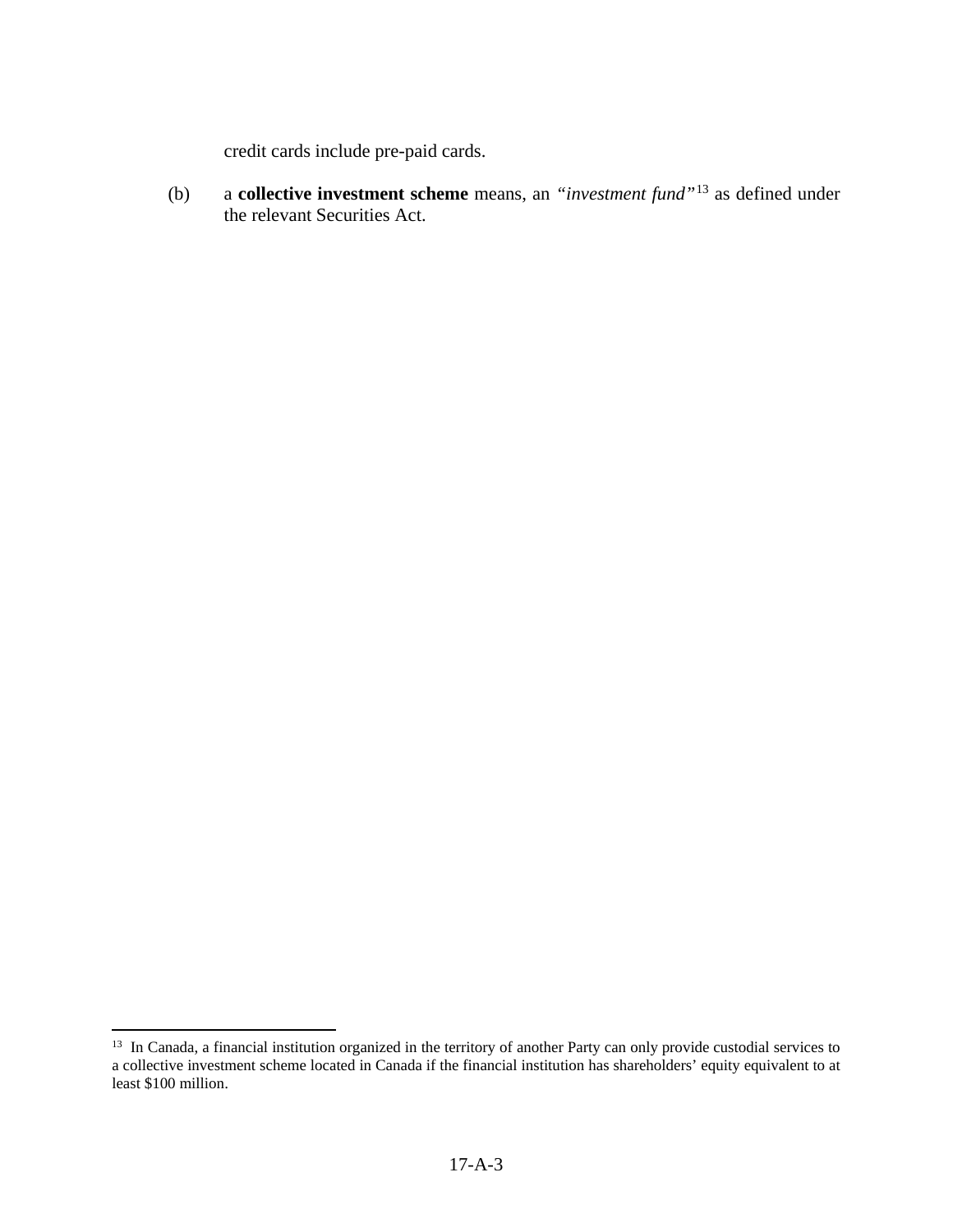# **Mexico**

 $\overline{\phantom{a}}$ 

# *Insurance and insurance-related services*

1. Article 17.3.3 (National Treatment) and Article 17.5.1 (Market Access) shall apply to the cross-border supply of or trade in financial services, as defined in subparagraph (a) of the definition of "cross-border supply of financial services" in Article 17.1 (Definitions), with respect to:

- (a) insurance of risks relating to:
	- (i) maritime shipping and commercial aviation, space launching and freight (including satellites), with such insurance to cover all or any of the following: the goods being transported; and the vehicle transporting the goods, when such vehicles have foreign registration or are property of persons domiciled abroad, and
	- (ii) goods in international transit;
- (b) any other insurance of risks, if the person seeking to purchase the insurance demonstrates that none of the insurance companies authorized to operate in Mexico is able or deems convenient to enter into such insurance proposed to it;
- (c) reinsurance and retrocession; and
- (d) insurance intermediation, as referred to in subparagraph (c) of the definition of "financial service" in Article 17.1 (Definitions), and services auxiliary to insurance, as referred to in subparagraph (d) of the definition of "financial service" in Article 17.1 (Definitions), only in respect of insurance referred to in the section of Mexico in this Annex.

# *Banking and other financial services (excluding insurance)*

2. Article 17.3.3 (National Treatment) and Article 17.5.1 (Market Access) shall apply to the cross-border supply of or trade in financial services, as defined in subparagraph (a) of the definition of "cross-border supply of financial services" in Article 17.1 (Definitions), with respect to:

- (a) provision and transfer of financial information, and financial data processing and related software, as referred to in subparagraph (o) of the definition of "financial service" in Article 17.1 (Definitions);
- (b) advisory and other auxiliary services,  $14$  excluding intermediation, and credit

<span id="page-21-0"></span><sup>&</sup>lt;sup>14</sup> The Parties understand that advisory and other auxiliary financial services do not include those services referred to in subparagraphs (e) through (o) of the definition of "financial service" in Article 17.1 (Definitions).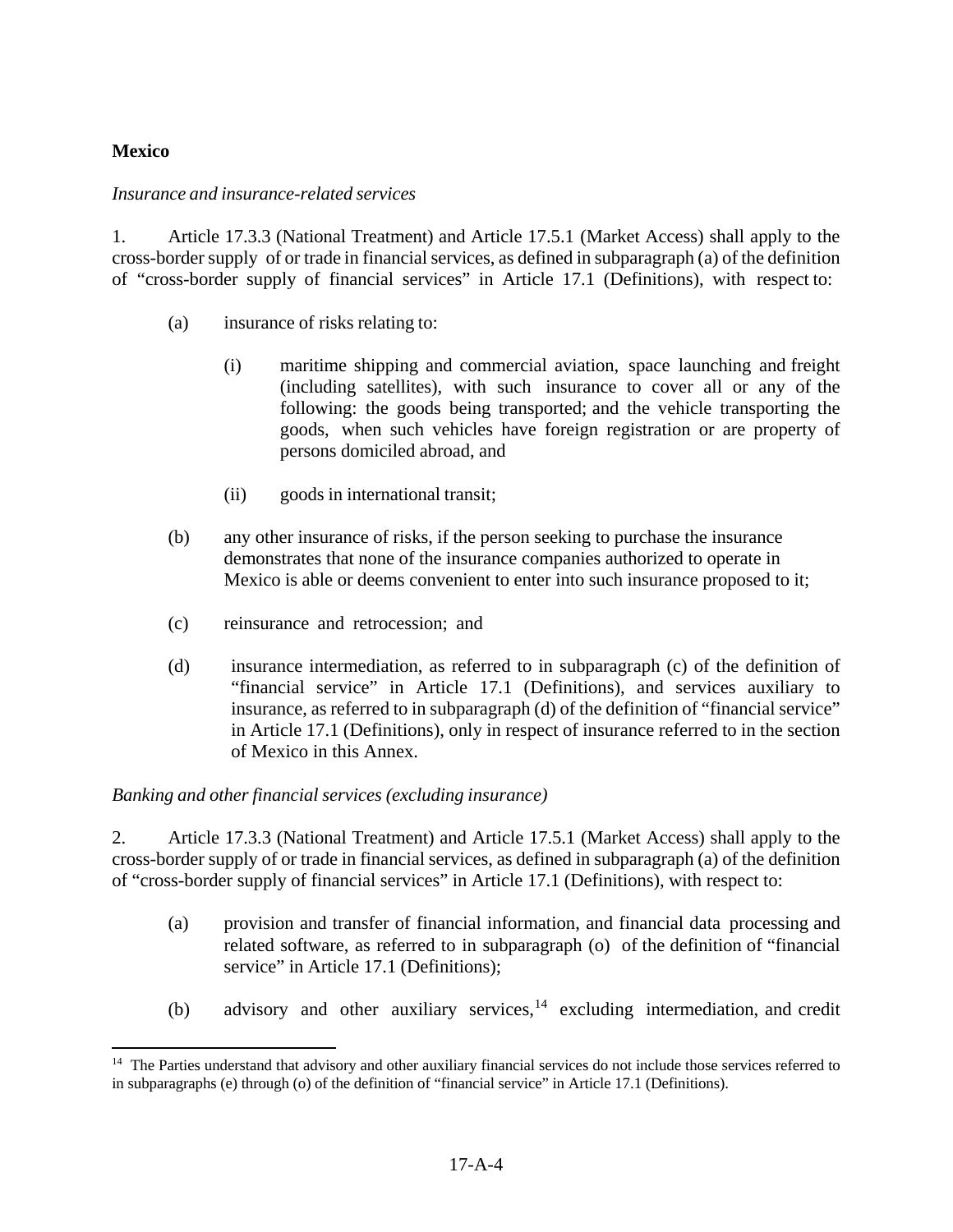reference and analysis, relating to banking and other financial services, as referred to in subparagraph (p) of the definition of "financial service" in Article 17.1 (Definitions);

- (c) the following services if they are provided to a collective investment scheme in Mexico:
	- (i) investment advice, and
	- (ii) portfolio management services, excluding:
		- (A) trustee services, and
		- (B) custodial services and execution services that are not related to managing a collective investment scheme; and
- (d) electronic payment services for payment card transactions falling within subparagraph (h) of the definition of "financial service" in Article 17.1 (Definitions), and within subcategory 71593 of the United Nations Central Product Classification, Version 2.1, and including only:
	- (i) receiving and sending messages for: authorization requests, authorization responses (approvals or declines), stand-in authorizations, adjustments, refunds, returns, retrievals, charge backs and related administrative messages,
	- (ii) calculation of fees and balances derived from transactions of acquirers and issuers, and receiving and sending messages related to this process to acquirers and issuers, and their agents and representatives,
	- (iii) the provision of periodic reconciliation, summaries and instructions regarding the net financial position of acquirers and issuers, and their agents and representatives for approved transactions,
	- (iv) value-added services related to the main processing activities referred to in subparagraphs (i), (ii), and (iii), such as fraud prevention and mitigation activities, and administration of loyalty programs, and
	- (v) those services that are provided on a business-to-business basis and use proprietary networks to process payment transactions, as referenced in subparagraphs (i)-(iv),

but not including the transfer of funds to and from transactors' accounts.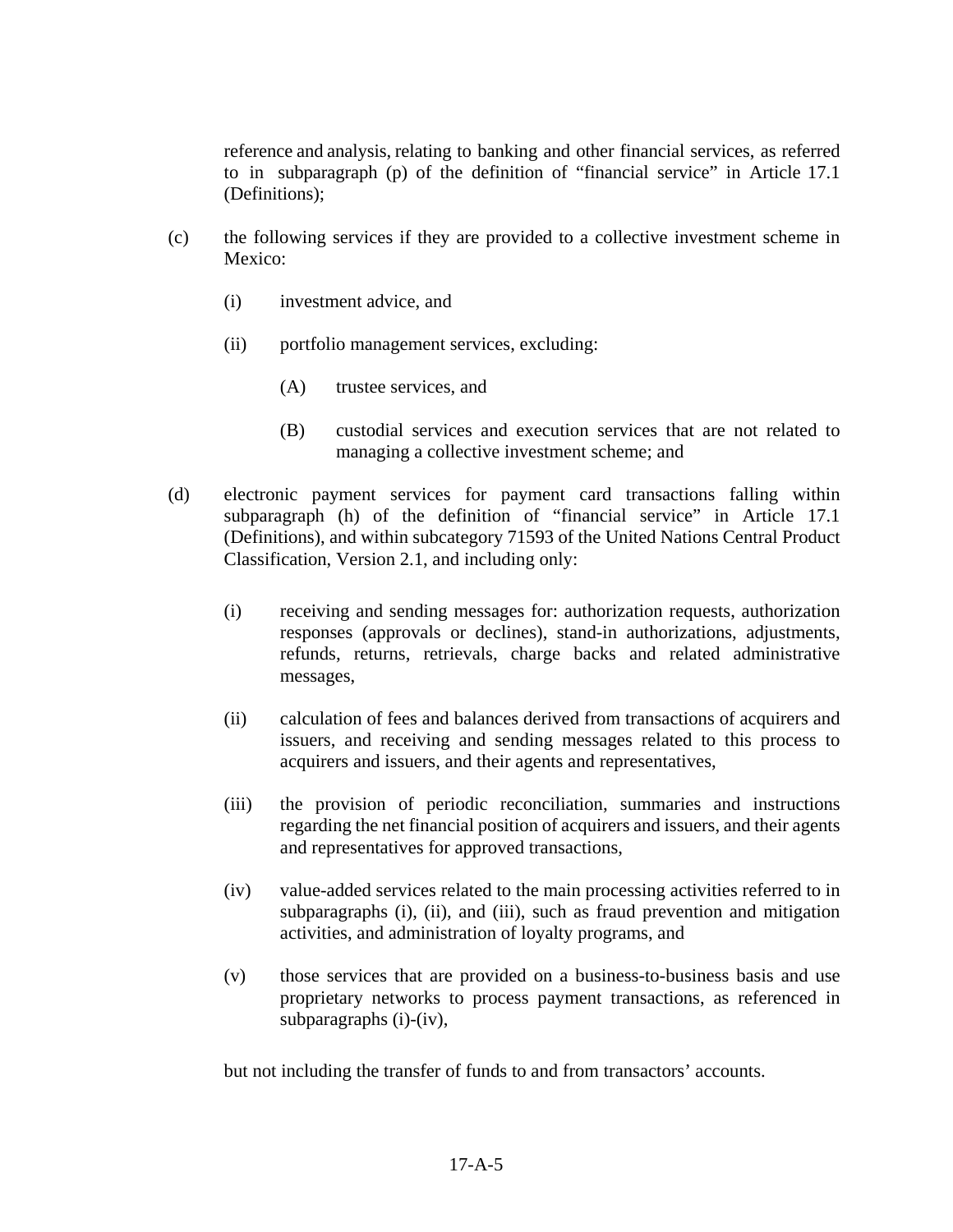For Mexico, a **payment card** means a credit card, debit card, and reloadable card in physical form or electronic format, as defined under Mexican law.[15](#page-23-0)

3. For the purposes of paragraph 2(b) and 2(c), in Mexico a **collective investment scheme** means the "Managing Companies of Investment Funds (*Sociedades Operadoras de Fondos de Inversión*)" established under the Investment Funds Law (*Ley de Fondos de Inversión*). A financial institution organized in the territory of another Party will only be authorized to provide portfolio management services to a collective investment scheme located in Mexico if it provides the same services in the territory of the Party where it is established.

 $\overline{\phantom{a}}$ 

<span id="page-23-0"></span><sup>&</sup>lt;sup>15</sup> Nothing in this subparagraph prevents a Party from adopting or maintaining measures to protect personal data, personal privacy, and the confidentiality of individual records and accounts, provided that these measures are not used to circumvent the commitments or obligations of this subparagraph. For greater certainty, nothing in this subparagraph prevents a Party from adopting or maintaining measures that regulate fees, such as interchange or switching fees, or that impose fees.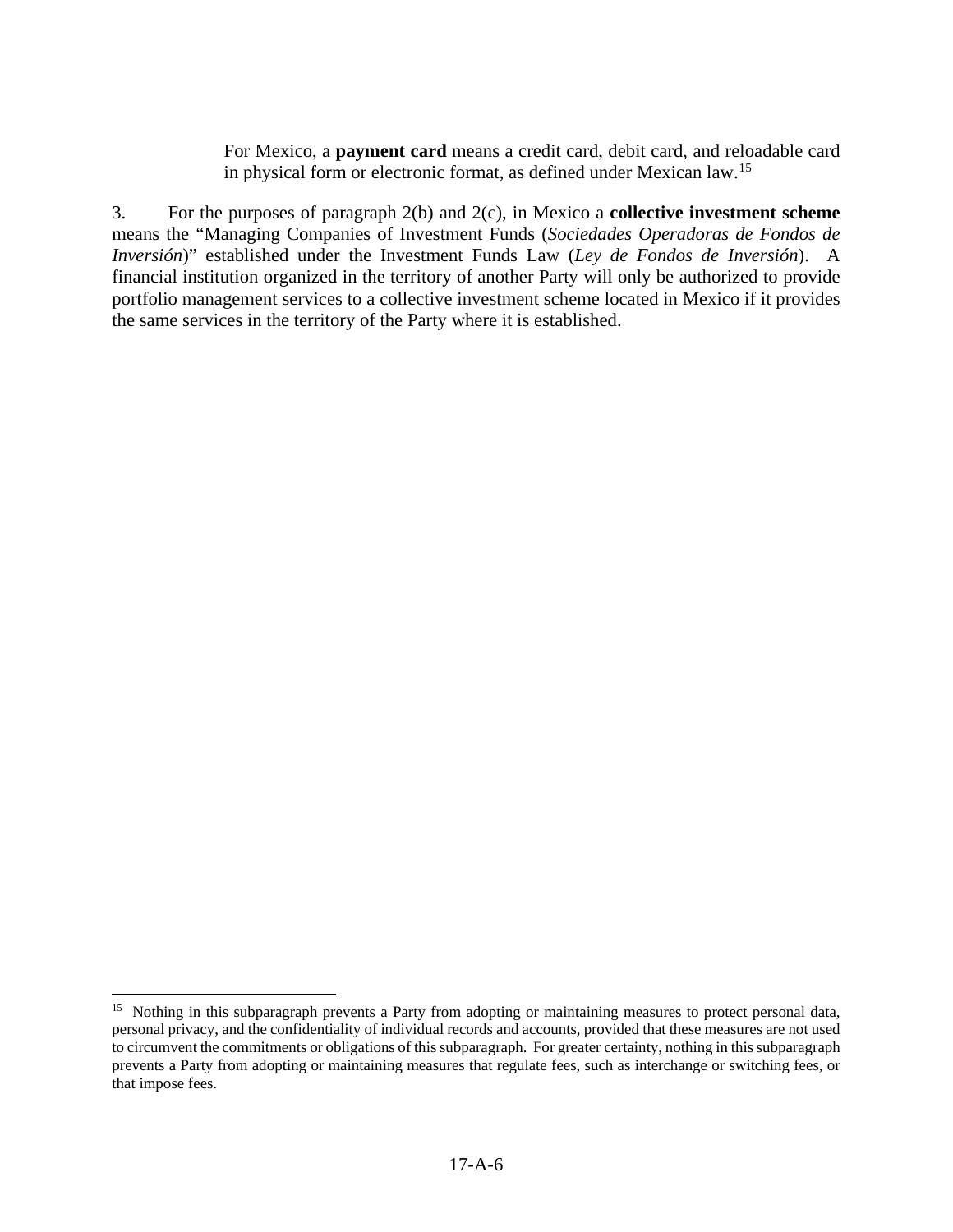# **United States**

## *Insurance and insurance-related services*

1. Article 17.3.3 (National Treatment) and Article 17.5.1 (Market Access) shall apply to the cross-border supply of or trade in financialservices, as defined in subparagraph (a) of the definition of "cross-border supply of financial services" in Article 17.1 (Definitions), with respect to:

- (a) insurance of risks relating to:
	- (i) maritime shipping and commercial aviation and space launching and freight (including satellites), with that insurance to cover any or all of the following: the goods being transported, the vehicle transporting the goods, and any liability arising therefrom, and
	- (ii) goods in international transit; and
- (b) reinsurance and retrocession; services auxiliary to insurance, as referred to in subparagraph (d) of the definition of "financial service" in Article 17.1 (Definitions); and insurance intermediation, such as brokerage and agency, as referred to in subparagraph (c) of the definition of "financial service" in Article 17.1 (Definitions).

## *Banking and other financial services (excluding insurance)*

2. Article 17.3.3 (National Treatment) and 17.5.1 (Market Access) shall apply to the cross-border supply of or trade in financial services, as defined in subparagraph (a) of the definition of "crossborder supply of financial services" in Article 17.1 (Definitions), with respect to:

- (a) provision and transfer of financial information, and financial data processing and related software, as referred to in subparagraph (o) of the definition of "financial service" in Article 17.1 (Definitions);
- (b) advisory and other auxiliary services, excluding intermediation, relating to banking and other financial services, as referred to in subparagraph (p) of the definition of "financial service" in Article 17.1 (Definitions);
- (c) investment advice to a collective investment scheme located in the Party's territory;
- (d) portfolio management services, excluding
	- (i) trustee services, and
	- (ii) custodial services and execution services that are not related to managing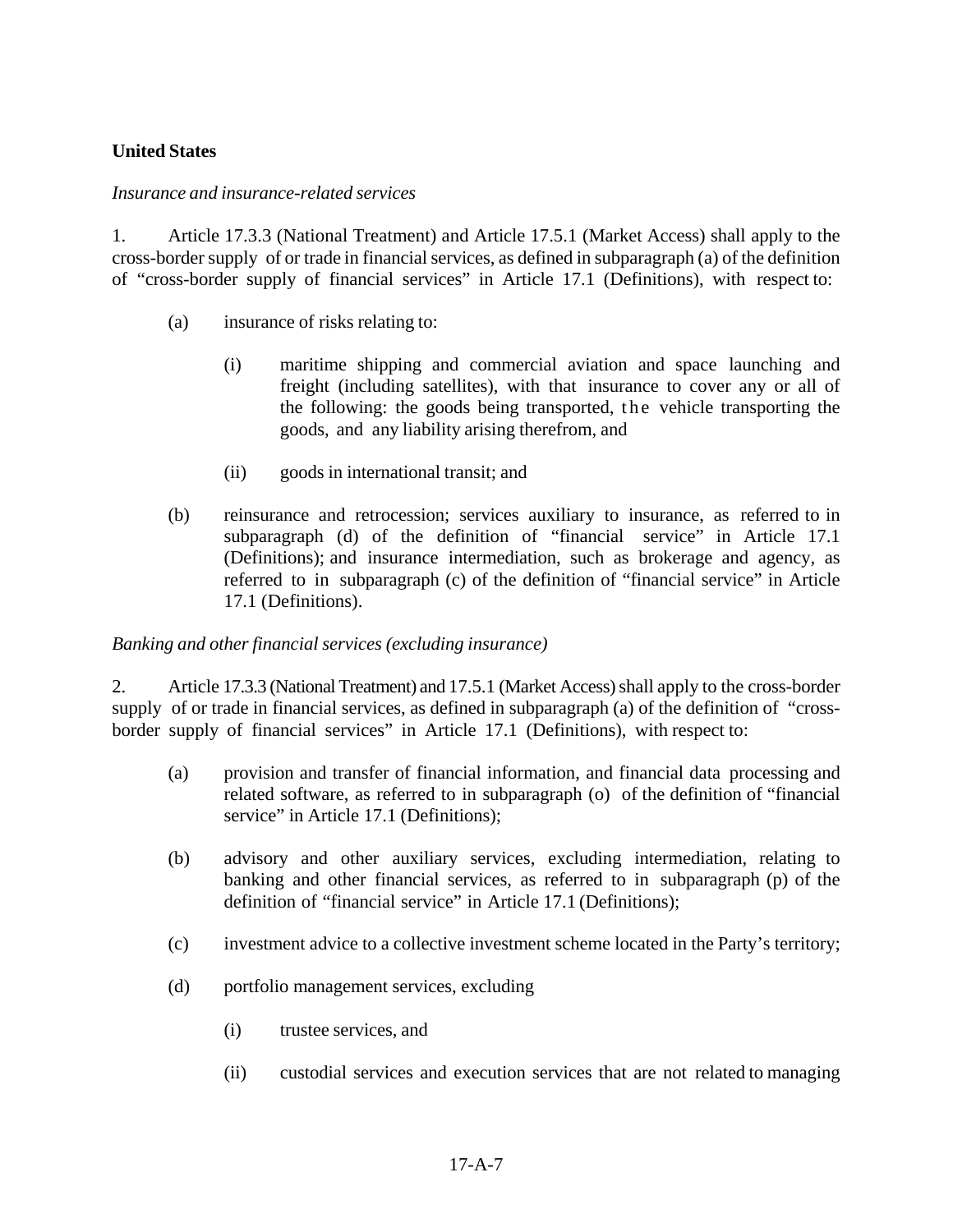### a collective investment scheme; and

- (e) electronic payment services for payment card transactions falling within subparagraph (h) of the definition of "financial service" in Article 17.1 (Definitions), and within subcategory 71593 of the United Nations Central Product Classification, Version 2.1, and including only:
	- (i) the processing of financial transactions such as verification of financial balances, authorization of transactions, notification of banks (or credit card issuers) of individual transactions and provision of daily summaries and instructions regarding the net financial position of relevant institutions for authorized transactions, and
	- (ii) those services that are provided on a business-to-business basis and use proprietary networks to process payment transactions,

but not including the transfer of funds to and from transactors' accounts.

For the United States, a **payment card** means a credit card, charge card, debit card, check card, automated teller machine (ATM) card, prepaid card, and other physical or electronic products or services for performing similar functions as these cards, and the unique account number associated with that card, product, or service. [16](#page-25-0)

3. For the purposes of subparagraphs 2(c) and 2(d), for the United States, a **collective investment scheme** means an investment company registered with the Securities and Exchange Commission under the *Investment Company Act of 1940*. [17](#page-25-1)

 $\overline{\phantom{a}}$ 

<span id="page-25-0"></span><sup>&</sup>lt;sup>16</sup> Nothing in this subparagraph prevents a Party from adopting or maintaining measures to protect personal data, personal privacy, and the confidentiality of individual records and accounts, provided that these measures are not used to circumvent the commitments or obligations of this subparagraph. For greater certainty, nothing in this subparagraph prevents a Party from adopting or maintaining measures that regulate fees, such as interchange or switching fees, or that impose fees.

<span id="page-25-1"></span><sup>&</sup>lt;sup>17</sup> Custodial services are included in the scope of the commitment made by the United States under this Annex only with respect to investments for which the primary market is outside the territory of the Party.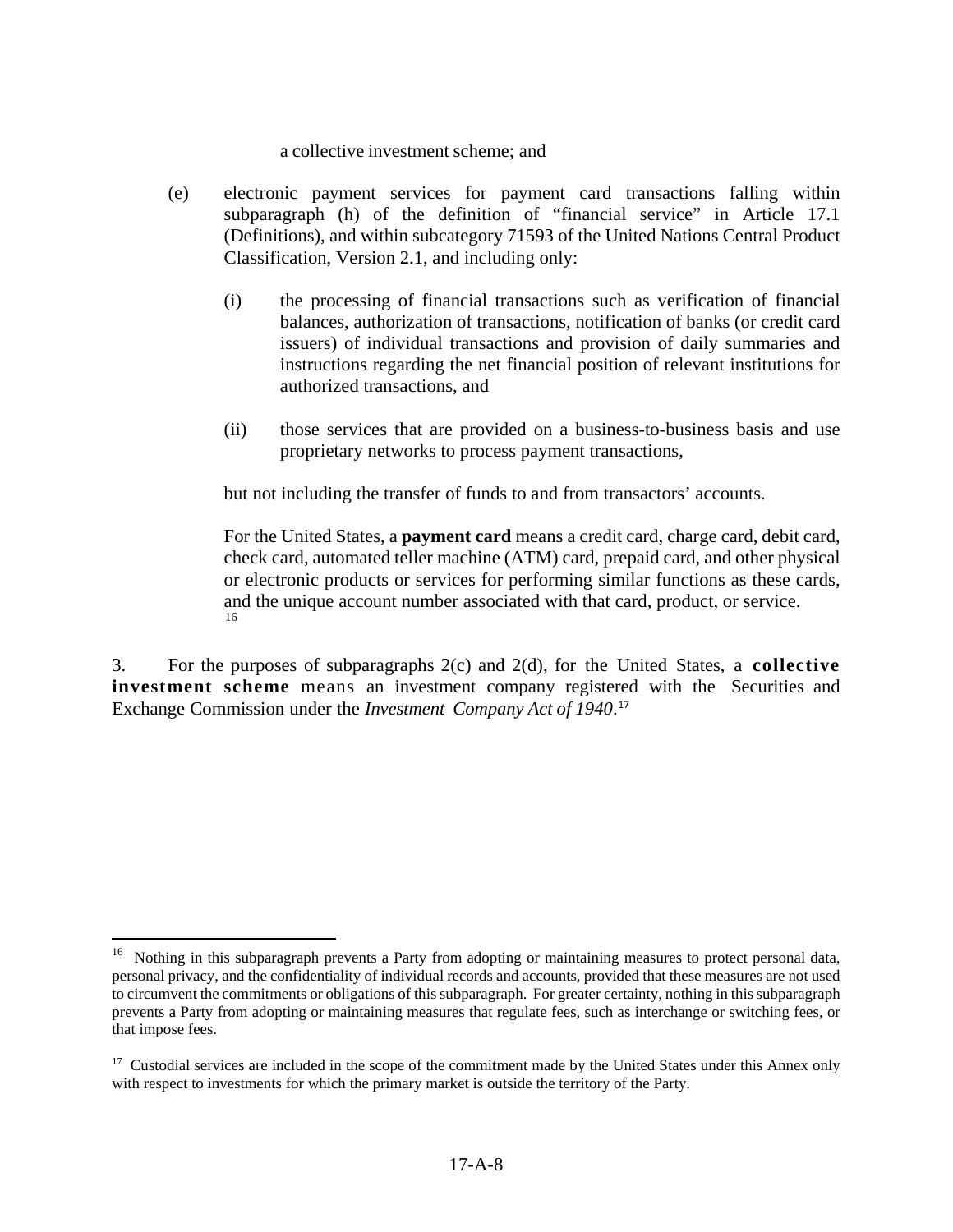## **ANNEX 17-B**

### **AUTHORITIES RESPONSIBLE FOR FINANCIAL SERVICES**

The authorities for each Party responsible for financial services are:

- (a) for Canada, the Department of Finance of Canada;
- (b) for Mexico, the Ministry of Finance and Public Credit (*Secretaría de Hacienda y Crédito Público*); and
- (c) for the United States, the Department of the Treasury for the purposes of Annex 17-C (Mexico-United States Investment Disputes in Financial Services) and for all matters involving banking, securities, and financial services other than insurance, and the Department of the Treasury, in cooperation with the Office of the U.S. Trade Representative, for insurance matters.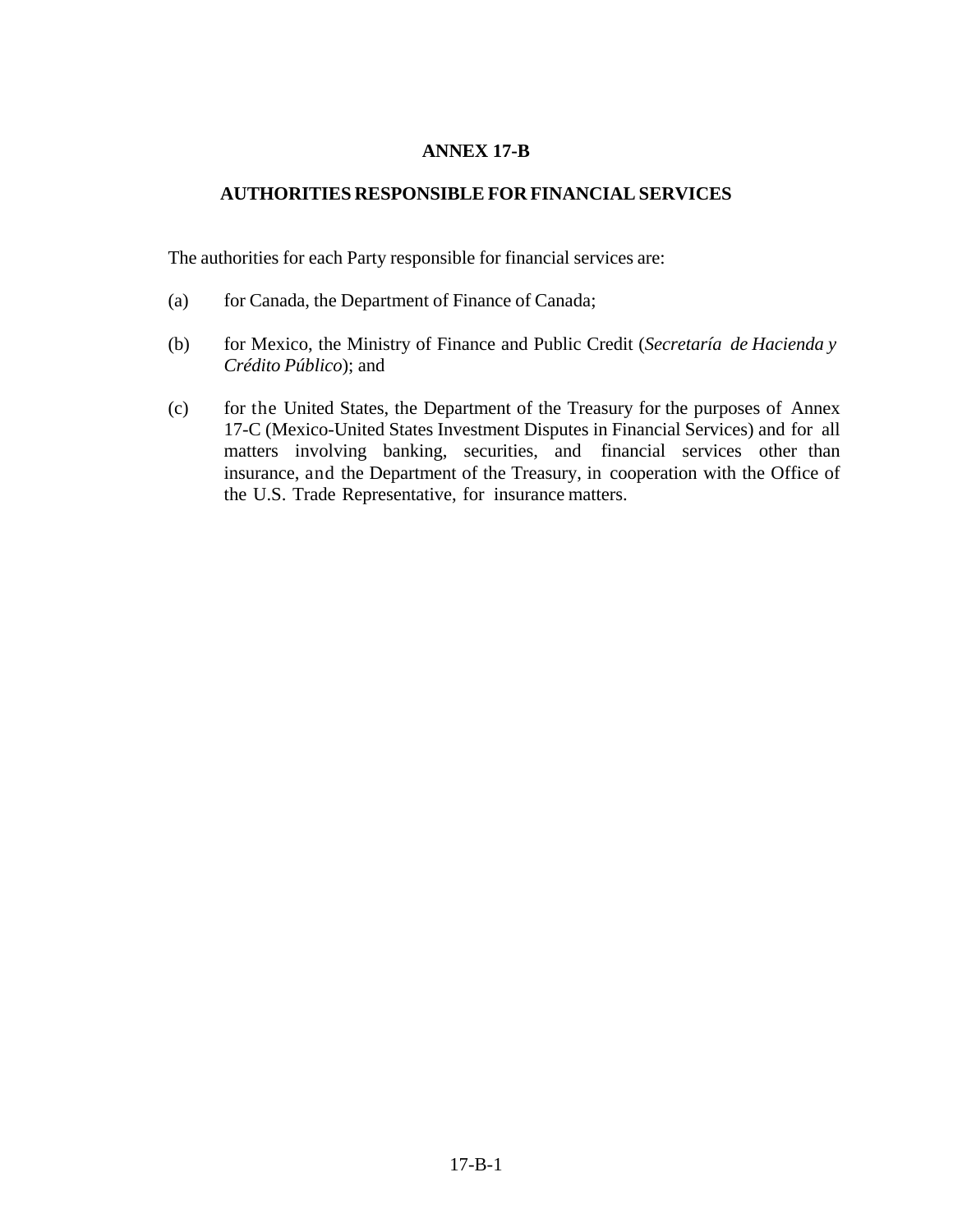## **ANNEX 17-C**

### **MEXICO-UNITED STATES INVESTMENT DISPUTES IN FINANCIAL SERVICES**

1. Annex 14-D (Mexico-United States Investment Disputes) applies as modified by this Annex to the settlement of a qualifying investment dispute under this Chapter.

2. In the event that a disputing party considers that a qualifying investment dispute under this Chapter cannot be settled by consultation and negotiation:

- (a) the claimant, on its own behalf, may submit to arbitration under Annex 14-D a claim:
	- (i) that the respondent has breached:
		- (A) Article 17.3.1 (National Treatment), Article 17.3.2 (National Treatment), Article 17.4.1(a) (Most-Favored-Nation Treatment), Article 17.4.1(b) (Most-Favored-Nation Treatment), or Article 17.4.1(c) (Most-Favored-Nation Treatment)[18](#page-27-0) except with respect to the establishment or acquisition of an investment; or
		- (B) Article 14.8 (Expropriation and Compensation) as incorporated into this Chapter under Article 17.2.2(a) (Scope), except with respect to indirect expropriation; and
	- (ii) that the claimant has incurred loss or damage by reason of, or arising out of, that breach; and
- (b) the claimant, on behalf of a financial institution of the respondent that is a juridical person that the claimant owns or controls directly or indirectly, may submit to arbitration under Annex 14-D a claim:
	- (i) that the respondent has breached:

l

(A) Article 17.3.1 (National Treatment), Article 17.3.2 (National Treatment), Article 17.4.1(a) (Most-Favored-Nation Treatment),

<span id="page-27-0"></span><sup>&</sup>lt;sup>18</sup> For the purposes of this paragraph:(i) the "treatment" referred to in Article 17.4.1(a) (Most-Favored-Nation Treatment), Article 17.4.1(b) (Most-Favored-Nation Treatment), and Article 17.4.1(c) (Most-Favored-Nation Treatment) excludes provisions in other international trade or investment agreements that establish international dispute resolution procedures or impose substantive obligations; and (ii) the "treatment" referred to in these subparagraphs only encompasses measures adopted or maintained by the other Annex Party, which for greater clarity may include measures adopted in connection with the implementation of substantive obligations in other international trade or investment agreements.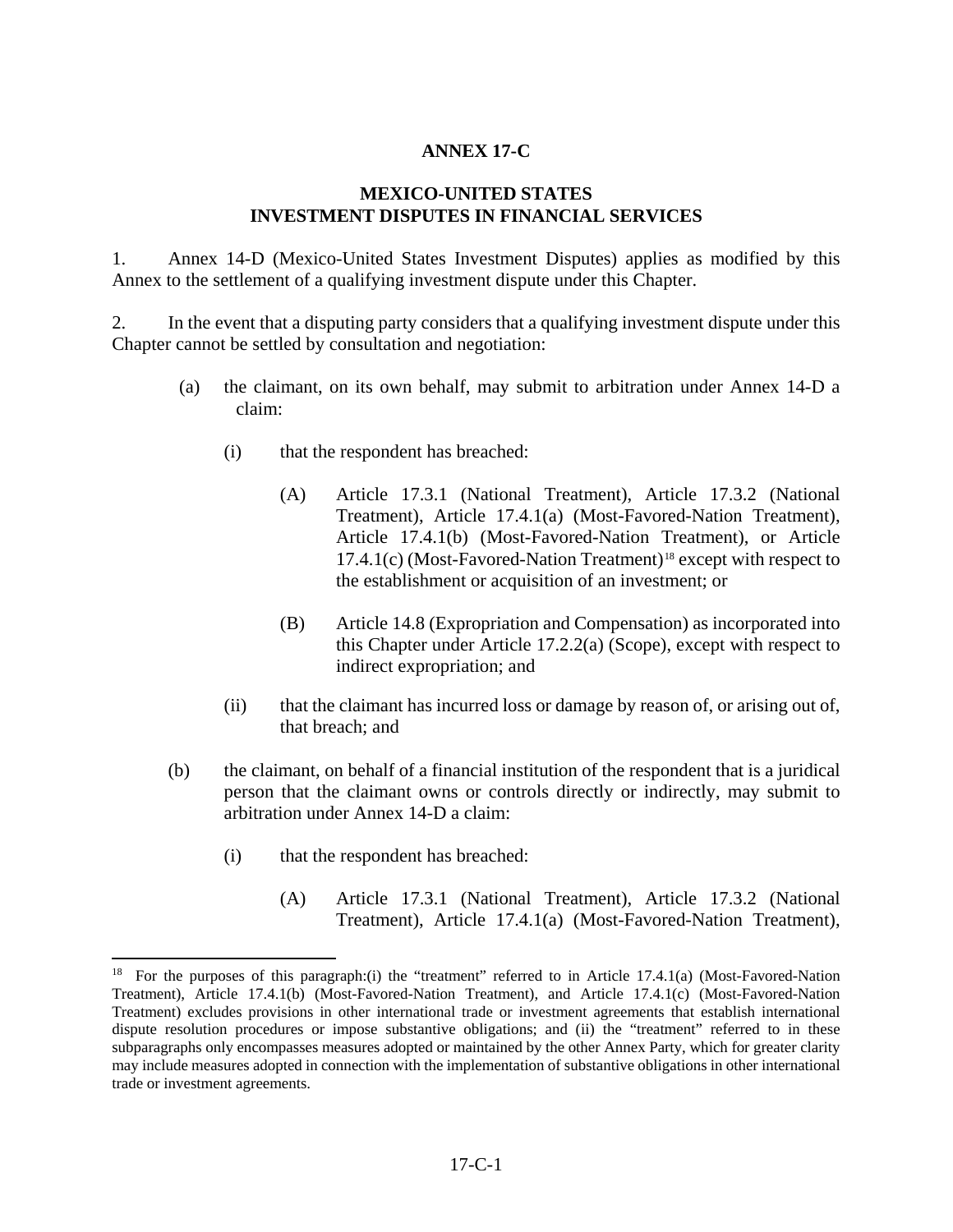Article 17.4.1(b) (Most-Favored-Nation Treatment), or Article 17.4.1(c) (Most-Favored-Nation Treatment), except with respect to the establishment or acquisition of an investment; or

- (B) Article 14.8 (Expropriation and Compensation) as incorporated into this Chapter under Article 17.2.2(a), except with respect to indirect expropriation; and
- (ii) that the financial institution has incurred loss or damage by reason of, or arising out of, that breach.

3. If an investor of an Annex Party submits a claim to arbitration under Annex 14-D (Mexico-United States Investment Disputes) as modified by this Annex:

- (a) the presiding arbitrator and the other arbitrators shall be selected so that the presiding arbitrator has expertise or experience in financial services law or practice such as the regulation of financial institutions, and, to the extent practicable, the other arbitrators have expertise or experience in financial services law or practice such as the regulation of financial institutions; and
- (b) the respondent shall endeavor to consult with its domestic financial regulatory authorities on the claim.

4. No claim shall be submitted to arbitration under Annex 14-D (Mexico-United States Investment Disputes) as modified by this Annex unless the conditions in Article 14.D.5.1 (Conditions and Limitations on Consent) of Annex 14-D (Mexico-United States Investment Disputes) are satisfied, except the relevant time period in subparagraph (b) is 18 months.

5. If an investor of an Annex Party submits a claim to arbitration under Annex 14-D (Mexico-United States Investment Disputes) as modified by this Annex, and the respondent invokes Article 17.11 (Exceptions) as a defense, the following provisions of this Article apply:

- (a) The respondent shall, no later than the date the tribunal fixes for the respondent to submit its counter-memorial, or in the case of an amendment to the notice of arbitration, the date the tribunal fixes for the respondent to submit its response to the amendment, submit in writing to the authorities responsible for financial services of the Annex Party of the claimant, as set out in Annex 17-B (Authorities Responsible for Financial Services), a request for a joint determination by the authorities of the respondent and the Annex Party of the claimant on the issue of whether and to what extent Article 17.11 (Exceptions) is a valid defense to the claim.
	- (i) The respondent shall set out in the request the text of a proposed joint determination that specifies the claims to which it considers Article 17.11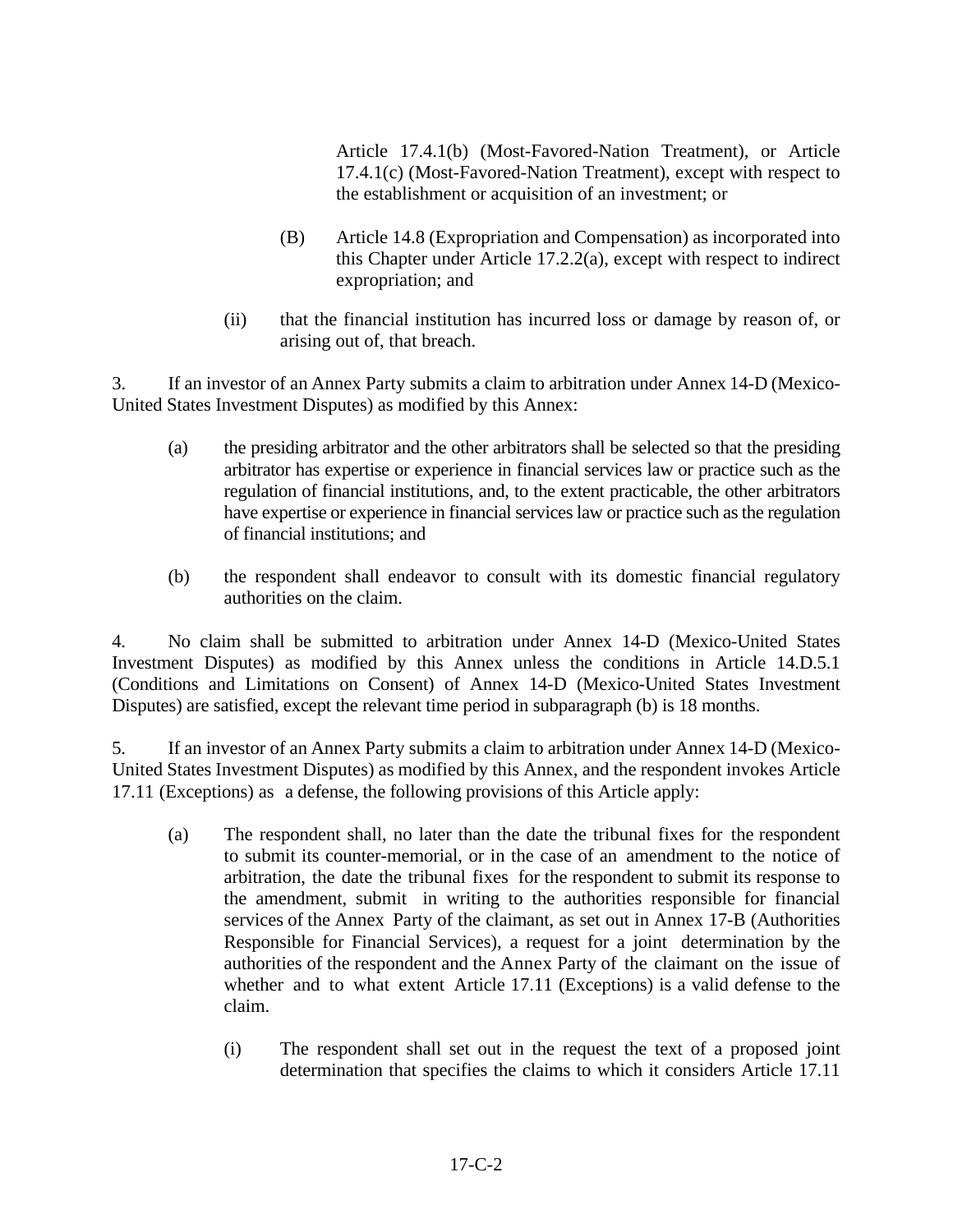(Exceptions) a valid defense.

- (ii) The respondent shall promptly provide the tribunal, if constituted, a copy of the request.
- (iii) The authorities of the Annex Party of the claimant shall notify the authorities of the respondent in writing that the request has been received.
- (iv) The arbitration may proceed with respect to the claim only as provided in subparagraph  $(g)$ ,  $^{19}$  $^{19}$  $^{19}$
- (b) The authorities referred to in subparagraph (a) shall attempt in good faith to make a joint determination as described in that subparagraph within 120 days after the date of the written request for that determination. The authorities may, in extraordinary circumstances, agree to extend the date for a joint determination for up to 60 additional days.
- (c) The authorities of the Annex Party of the claimant shall notify the authorities of the respondent within 120 days after the date of the written request for a joint determination under subparagraph (a), or within the period agreed under subparagraph (b), whichever is longer, whether the authorities of the Annex Party of the claimant agree to the proposed joint determination submitted under subparagraph  $(a)(i)$ , propose an alternative joint determination, or will not, for any reason, agree to a joint determination.
- (d) If the authorities of the Annex Party of the claimant make no notification under subparagraph (c), they shall be presumed to take a position that is consistent with that of the authorities of the respondent, and a joint determination shall deemed to be made regarding the issue of whether and to what extent Article 17.11 (Exceptions) is a valid defense to the claim as set out in the proposed joint determination submitted under subparagraph (a)(i).
- (e) Any joint determination made or deemed to be made shall be transmitted promptly to the disputing parties, the Committee and, if constituted, to the tribunal. The joint determination shall be binding on the tribunal and any decision or award issued by the tribunal must be consistent with that determination.
- (f) If the authorities referred to in subparagraph (a), within 120 days after the date of the written request for a joint determination under subparagraph (a) or within the date agreed under subparagraph (b), whichever is longer, have not made a

 $\overline{a}$ 

<span id="page-29-0"></span> $19$  The term "joint determination" as used in this subparagraph refers to a determination by the authorities responsible for financial services of the respondent and of the Annex Party of the claimant, as set out in Annex 17-B (Authorities Responsible for Financial Services).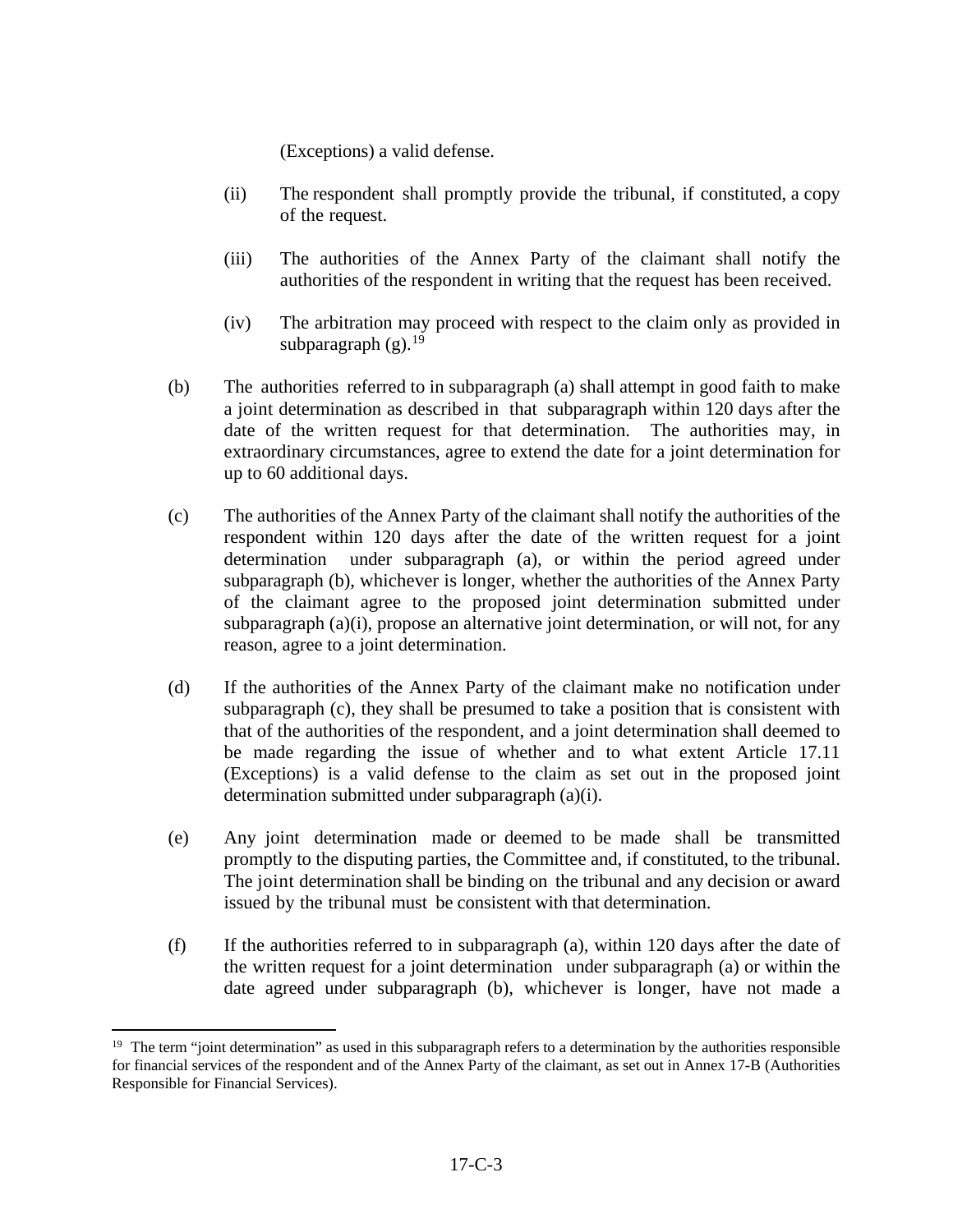determination as described in subparagraph (a), the tribunal shall decide the issue left unresolved by the authorities.

- (i) The tribunal shall draw no inference regarding the application of Article 17.11 (Exceptions) from the fact that the competent authorities have not made a determination as described in subparagraph (a).
- (ii) The Annex Party of the claimant may make oral and written submissions to the tribunal regarding the issue of whether and to what extent Article 17.11 (Exceptions) is a valid defense to the claim. Unless it makes such a submission, the Annex Party of the claimant shall be presumed, for purposes of the arbitration, to take a position on Article 17.11 (Exceptions) not inconsistent with that of the respondent.
- (g) The arbitration referred to in subparagraph (a) may proceed with respect to the claim:
	- (i) 10 days after the date a joint determination under subparagraph (a) has been received by the disputing parties and, if constituted, the tribunal; or
	- (ii) 10 days after the expiration of the 120-day period following the request for a joint determination under subparagraph (a) or the expiration of the period agreed under subparagraph (b), whichever is longer.
- (h) On the request of the respondent made within 30 days after the expiration of the 120 day period following the request for a joint determination under subparagraph (a), or within 30 days after the expiration of the period agreed under subparagraph (b), whichever is longer, or, if the tribunal has not been constituted as of the expiration of the 120-day or the period agreed under subparagraph (b), within 30 days after the tribunal is constituted, the tribunal shall address and decide the issue or issues left unresolved by the authorities as referred to in subparagraph (c) prior to deciding the merits of the claim for which Article 17.11 (Exceptions) has been invoked by the respondent as a defense. Failure of the respondent to make that request is without prejudice to the right of the respondent to invoke Article 17.11 (Exceptions) as a defense at any appropriate phase of the arbitration.

6. If a respondent asserts that the measure alleged to be a breach is within the scope of a nonconforming measure set out in the responding Party's Schedule to Annex III, Article 10 of Annex 14-D (Mexico-United States Investment Disputes) shall apply to any request of the respondent for an interpretation of the Commission on the issue.